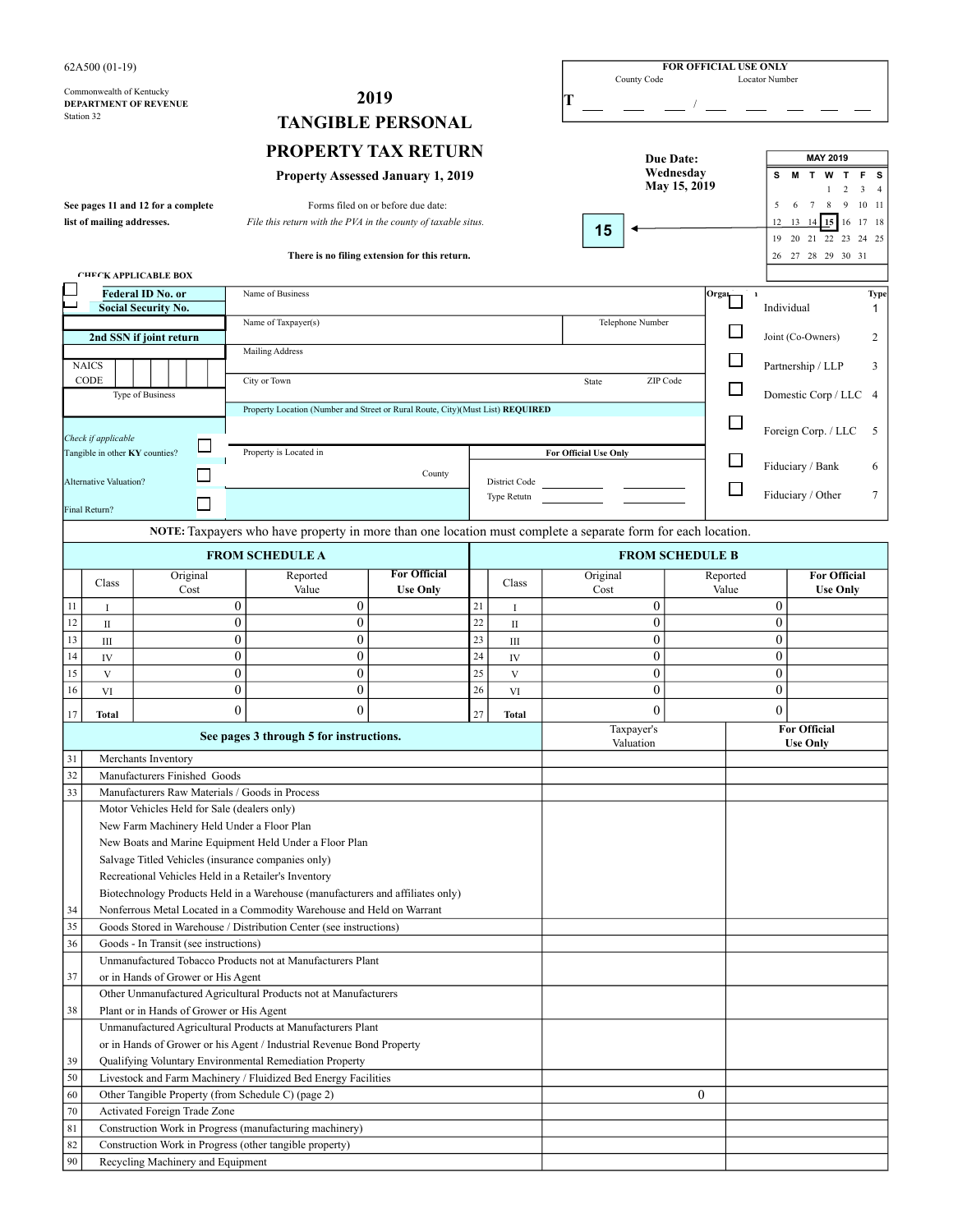# **SCHEDULE A** Page 3

## **2019 Tangible Personal Property Subject to Full State and Local Rates**

# **Factors change every year. Please use correct year factors.**

|                |                  | <b>CLASS I</b>              |                   |                | <b>CLASS II</b>          |        |                   |              | <b>CLASS III</b>          |        |                   |
|----------------|------------------|-----------------------------|-------------------|----------------|--------------------------|--------|-------------------|--------------|---------------------------|--------|-------------------|
|                |                  | <b>5 Year Economic Life</b> |                   |                | 6 - 8 Year Economic Life |        |                   |              | 9 - 11 Year Economic Life |        |                   |
| $_{\rm Age}$   | Original<br>Cost | Factor                      | Reported<br>Value | $_{\rm Age}$   | Original<br>Cost         | Factor | Reported<br>Value | $_{\rm Age}$ | Original<br>Cost          | Factor | Reported<br>Value |
|                |                  | 0.818                       | $\theta$          |                |                          | 0.895  | $\theta$          |              |                           | 0.930  | $\overline{0}$    |
| 2              |                  | 0.630                       | 0                 | $\overline{2}$ |                          | 0.788  |                   | 2            |                           | 0.859  | $\mathbf{0}$      |
| 3              |                  | 0.424                       | 0                 | 3              |                          | 0.663  | 0                 | 3            |                           | 0.771  | $\mathbf{0}$      |
| 4              |                  | 0.210                       |                   | 4              |                          | 0.525  |                   | 4            |                           | 0.668  | $\overline{0}$    |
| 5              |                  | 0.100                       |                   | 5              |                          | 0.401  |                   | 5            |                           | 0.584  | $\boldsymbol{0}$  |
| 6              |                  | 0.100                       | 0                 | 6              |                          | 0.270  |                   | 6            |                           | 0.491  | $\overline{0}$    |
| $\overline{7}$ |                  | 0.100                       | 0                 | $\mathbf{r}$   |                          | 0.136  |                   | 7            |                           | 0.397  | $\overline{0}$    |
| 8              |                  | 0.100                       | $\theta$          | 8              |                          | 0.100  | 0                 | 8            |                           | 0.310  | $\overline{0}$    |
| 9              |                  | 0.100                       | $\theta$          | 9              |                          | 0.100  |                   | 9            |                           | 0.211  | $\boldsymbol{0}$  |
| 10             |                  | 0.100                       | $\theta$          | 10             |                          | 0.100  |                   | 10           |                           | 0.102  | $\mathbf{0}$      |
| 11             |                  | 0.100                       | 0                 | 11             |                          | 0.100  | 0                 | 11           |                           | 0.100  | $\mathbf{0}$      |
| 12             |                  | 0.100                       | $\theta$          | 12             |                          | 0.100  | 0                 | 12           |                           | 0.100  | $\mathbf{0}$      |
| 13             |                  | 0.100                       | $\theta$          | 13             |                          | 0.100  | $\boldsymbol{0}$  | 13           |                           | 0.100  | $\mathbf{0}$      |
| $13+$          |                  | 0.100                       | $\theta$          | $13+$          |                          | 0.100  | $\overline{0}$    | $13+$        |                           | 0.100  | $\mathbf{0}$      |
| <b>Total</b>   | $\overline{0}$   |                             | $\theta$          |                | $\theta$                 |        | $\theta$          |              | $\theta$                  |        | $\overline{0}$    |

|                         | <b>CLASS IV</b>            |        |                   |                | <b>CLASS V</b>   |        |                            |                | <b>CLASS VI</b>  |              |                                   |
|-------------------------|----------------------------|--------|-------------------|----------------|------------------|--------|----------------------------|----------------|------------------|--------------|-----------------------------------|
|                         | 12 - 14 Year Economic Life |        |                   |                |                  |        | 15 - 18 Year Economic Life |                |                  |              | <b>Over 18 Year Economic Life</b> |
| $_{\rm Age}$            | Original<br>Cost           | Factor | Reported<br>Value | ${\bf Age}$    | Original<br>Cost | Factor | Reported<br>Value          | $_{\rm Age}$   | Original<br>Cost | Factor       | Reported<br>Value                 |
| 1                       |                            | 0.882  | $\theta$          | -1             |                  | 0.966  | $\mathbf{0}$               |                |                  | 0.985        | $\boldsymbol{0}$                  |
| $\overline{2}$          |                            | 0.679  | $\theta$          | $\overline{2}$ |                  | 0.933  | $\theta$                   | $\overline{2}$ |                  | 0.972        | $\overline{0}$                    |
| 3                       |                            | 0.549  | $\theta$          | 3              |                  | 0.883  | 0                          | 3              |                  | 0.942        | $\boldsymbol{0}$                  |
| $\overline{\mathbf{4}}$ |                            | 0.434  | $\theta$          | $\overline{4}$ |                  | 0.816  | $\theta$                   | $\overline{4}$ |                  | 0.894        | $\overline{0}$                    |
| 5                       |                            | 0.399  | $\theta$          | 5              |                  | 0.773  | $\theta$                   | 5              |                  | 0.872        | $\boldsymbol{0}$                  |
| 6                       |                            | 0.362  | $\theta$          | 6              |                  | 0.720  | $\theta$                   | 6              |                  | 0.840        | $\overline{0}$                    |
| 7                       |                            | 0.329  | $\theta$          | $\overline{7}$ |                  | 0.667  | 0                          | $\overline{7}$ |                  | 0.808        | $\boldsymbol{0}$                  |
| 8                       |                            | 0.308  | $\theta$          | 8              |                  | 0.631  | 0                          | 8              |                  | 0.799        | $\overline{0}$                    |
| 9                       |                            | 0.283  | $\theta$          | 9              |                  | 0.580  | 0                          | 9              |                  | 0.773        | $\boldsymbol{0}$                  |
| 10                      |                            | 0.248  | $\mathbf{0}$      | 10             |                  | 0.501  | $\mathbf{0}$               | 10             |                  | 0.710        | $\boldsymbol{0}$                  |
| 11                      |                            | 0.237  | $\theta$          | 11             |                  | 0.466  | $\theta$                   | 11             |                  | 0.710        | $\overline{0}$                    |
| 12                      |                            | 0.221  | $\mathbf{0}$      | 12             |                  | 0.413  | $\boldsymbol{0}$           | 12             |                  | 0.688        | $\overline{0}$                    |
| 13                      |                            | 0.211  | $\theta$          | 13             |                  | 0.365  | $\theta$                   | 13             |                  | 0.682        | $\mathbf{0}$                      |
| 14                      |                            | 0.100  | $\theta$          | 14             |                  | 0.306  | $\theta$                   | 14             |                  | 0.663        | $\overline{0}$                    |
| 15                      |                            | 0.100  | $\mathbf{0}$      | 15             |                  | 0.247  | $\mathbf{0}$               | 15             |                  | 0.657        | $\overline{0}$                    |
| 16                      |                            | 0.100  | $\mathbf{0}$      | 16             |                  | 0.167  | $\boldsymbol{0}$           | 16             |                  | 0.614        | $\overline{0}$                    |
| 17                      |                            | 0.100  | $\mathbf{0}$      | 17             |                  | 0.100  | $\mathbf{0}$               | 17             |                  | 0.566        | $\boldsymbol{0}$                  |
| 18                      |                            | 0.100  | $\mathbf{0}$      | 18             |                  | 0.100  | $\mathbf{0}$               | 18             |                  | 0.511        | $\boldsymbol{0}$                  |
| 19                      |                            | 0.100  | $\theta$          | 19             |                  | 0.100  | $\theta$                   | 19             |                  | 0.462        | $\boldsymbol{0}$                  |
| 20                      |                            | 0.100  | $\mathbf{0}$      | 20             |                  | 0.100  | 0                          | 20             |                  | 0.409        | $\overline{0}$                    |
| 21                      |                            | 0.100  | $\theta$          | 21             |                  | 0.100  | $\theta$                   | 21             |                  | 0.351        | $\mathbf{0}$                      |
| 22                      |                            | 0.100  | $\theta$          | 22             |                  | 0.100  | $\theta$                   | 22             |                  | 0.297        | $\boldsymbol{0}$                  |
| 23                      |                            | 0.100  | $\theta$          | 23             |                  | 0.100  | $\theta$                   | 23             |                  | 0.241        | $\boldsymbol{0}$                  |
| 24                      |                            | 0.100  | $\theta$          | 24             |                  | 0.100  | 0                          | 24             |                  | 0.185        | $\boldsymbol{0}$                  |
| 25                      |                            | 0.100  | $\mathbf{0}$      | 25             |                  | 0.100  | $\mathbf{0}$               | 25             |                  | 0.128        | $\boldsymbol{0}$                  |
| 26                      |                            | 0.100  | $\theta$          | 26             |                  | 0.100  | 0                          | 26             |                  | 0.100        | $\boldsymbol{0}$                  |
| 27                      |                            | 0.100  | $\mathbf{0}$      | 27             |                  | 0.100  | $\theta$                   | 27             |                  | 0.100        | $\boldsymbol{0}$                  |
| $27+$                   |                            | 0.100  | $\mathbf{0}$      | $27 +$         |                  | 0.100  | $\theta$                   | $27 +$         |                  | 0.100        | $\boldsymbol{0}$                  |
| <b>Total</b>            | $\boldsymbol{0}$           |        | $\mathbf{0}$      |                | $\boldsymbol{0}$ |        | $\boldsymbol{0}$           |                | $\boldsymbol{0}$ | $\mathbf{0}$ | $\boldsymbol{0}$                  |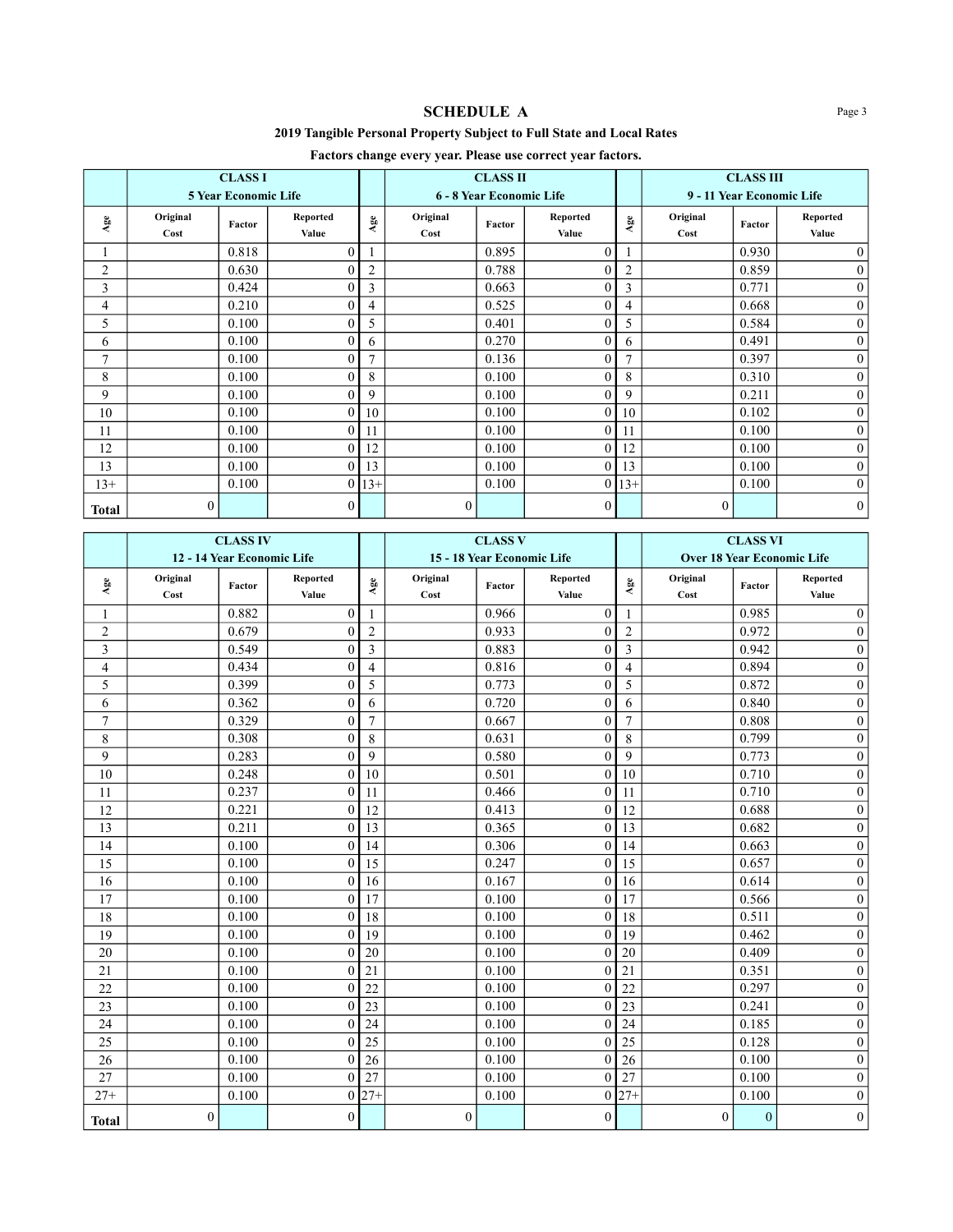# **SCHEDULE B (Manufacturing Assets)**

## **2019 Tangible Personal Property Subject to Full State and Local Rates**

|                |                  | <b>CLASS I</b>              |                          |              |                  | <b>CLASS II</b>          |                   |                | <b>CLASS III</b>   |        |  |
|----------------|------------------|-----------------------------|--------------------------|--------------|------------------|--------------------------|-------------------|----------------|--------------------|--------|--|
|                |                  | <b>5 Year Economic Life</b> |                          |              |                  | 6 - 8 Year Economic Life |                   |                | 9 - 11 Year Econor |        |  |
| Age            | Original<br>Cost | Factor                      | <b>Reported</b><br>Value | $_{\rm Age}$ | Original<br>Cost | Factor                   | Reported<br>Value | $_{\rm Age}$   | Original<br>Cost   | Factor |  |
|                |                  | 0.818                       | 0                        |              |                  | 0.895                    | 0                 |                |                    | 0.930  |  |
| $\overline{2}$ |                  | 0.630                       |                          | 2            |                  | 0.788                    | 0                 | 2              |                    | 0.859  |  |
| 3              |                  | 0.424                       | 0                        | 3            |                  | 0.663                    | 0                 | 3              |                    | 0.771  |  |
| 4              |                  | 0.210                       |                          | 4            |                  | 0.525                    |                   | 4              |                    | 0.668  |  |
| 5              |                  | 0.100                       |                          | 5            |                  | 0.401                    |                   | 5              |                    | 0.584  |  |
| 6              |                  | 0.100                       |                          | 6            |                  | 0.270                    | 0                 | 6              |                    | 0.491  |  |
| $\tau$         |                  | 0.100                       | 0                        | 7            |                  | 0.136                    | 0                 | $\overline{7}$ |                    | 0.397  |  |
| 8              |                  | 0.100                       | 0                        | 8            |                  | 0.100                    | 0                 | 8              |                    | 0.310  |  |
| 9              |                  | 0.100                       | $\Omega$                 | 9            |                  | 0.100                    | 0                 | 9              |                    | 0.211  |  |
| 10             |                  | 0.100                       | 0                        | 10           |                  | 0.100                    | 0                 | 10             |                    | 0.102  |  |
| 11             |                  | 0.100                       | $\Omega$                 | 11           |                  | 0.100                    | 0                 | 11             |                    | 0.100  |  |
| 12             |                  | 0.100                       | 0                        | 12           |                  | 0.100                    | 0                 | 12             |                    | 0.100  |  |
| 13             |                  | 0.100                       |                          | 13           |                  | 0.100                    | 0                 | 13             |                    | 0.100  |  |
| $13+$          |                  | 0.100                       | $\Omega$                 | $13+$        |                  | 0.100                    | 0                 | $13+$          |                    | 0.100  |  |
| <b>Total</b>   | 0                |                             | $\overline{0}$           |              | $\mathbf{0}$     |                          | 0                 |                | $\mathbf{0}$       |        |  |

### **Factors change every year. Please use correct year factors.**

|              |                  | <b>CLASS IV</b>            |                          |                |                  | <b>CLASS V</b>             |                   | <b>CLASS VI</b> |                           |                  |
|--------------|------------------|----------------------------|--------------------------|----------------|------------------|----------------------------|-------------------|-----------------|---------------------------|------------------|
|              |                  | 12 - 14 Year Economic Life |                          |                |                  | 15 - 18 Year Economic Life |                   |                 | <b>Over 18 Year Econd</b> |                  |
| $_{\rm Age}$ | Original<br>Cost | Factor                     | <b>Reported</b><br>Value | $_{\rm Age}$   | Original<br>Cost | Factor                     | Reported<br>Value | $_{\rm Age}$    | Original<br>Cost          | Factor           |
| 1            |                  | 0.882                      | $\mathbf{0}$             | 1              |                  | 0.966                      | $\mathbf{0}$      |                 |                           | 0.985            |
| $\sqrt{2}$   |                  | 0.679                      | $\theta$                 | $\overline{2}$ |                  | 0.933                      | $\mathbf{0}$      | $\overline{2}$  |                           | 0.972            |
| 3            |                  | 0.549                      | $\theta$                 | 3              |                  | 0.883                      | $\mathbf{0}$      | 3               |                           | 0.942            |
| 4            |                  | 0.434                      | $\theta$                 | $\overline{4}$ |                  | 0.816                      | $\boldsymbol{0}$  | $\overline{4}$  |                           | 0.894            |
| 5            |                  | 0.399                      | $\theta$                 | 5              |                  | 0.773                      | $\mathbf{0}$      | 5               |                           | 0.872            |
| 6            |                  | 0.362                      | $\theta$                 | 6              |                  | 0.720                      | $\mathbf{0}$      | 6               |                           | 0.840            |
| 7            |                  | 0.329                      | $\theta$                 | $\overline{7}$ |                  | 0.667                      | $\mathbf{0}$      | $\overline{7}$  |                           | 0.808            |
| $\,$ $\,$    |                  | 0.308                      | $\mathbf{0}$             | $\,8\,$        |                  | 0.631                      | $\boldsymbol{0}$  | $\,8\,$         |                           | 0.799            |
| 9            |                  | 0.283                      | $\theta$                 | 9              |                  | 0.580                      | $\mathbf{0}$      | 9               |                           | 0.773            |
| 10           |                  | 0.248                      | $\theta$                 | 10             |                  | 0.501                      | $\mathbf{0}$      | 10              |                           | 0.710            |
| 11           |                  | 0.237                      | $\theta$                 | 11             |                  | 0.466                      | $\mathbf{0}$      | 11              |                           | 0.710            |
| 12           |                  | 0.221                      | $\theta$                 | 12             |                  | 0.413                      | $\theta$          | 12              |                           | 0.688            |
| 13           |                  | 0.211                      | $\theta$                 | 13             |                  | 0.365                      | $\mathbf{0}$      | 13              |                           | 0.682            |
| 14           |                  | 0.100                      | $\overline{0}$           | 14             |                  | 0.306                      | $\mathbf{0}$      | 14              |                           | 0.663            |
| 15           |                  | 0.100                      | $\mathbf{0}$             | 15             |                  | 0.247                      | $\boldsymbol{0}$  | 15              |                           | 0.657            |
| 16           |                  | 0.100                      | $\theta$                 | 16             |                  | 0.167                      | $\boldsymbol{0}$  | 16              |                           | 0.614            |
| 17           |                  | 0.100                      | $\theta$                 | 17             |                  | 0.100                      | $\boldsymbol{0}$  | 17              |                           | 0.566            |
| 18           |                  | 0.100                      | $\theta$                 | 18             |                  | 0.100                      | $\mathbf{0}$      | 18              |                           | 0.511            |
| 19           |                  | 0.100                      | $\theta$                 | 19             |                  | 0.100                      | $\mathbf{0}$      | 19              |                           | 0.462            |
| 20           |                  | 0.100                      | $\theta$                 | 20             |                  | 0.100                      | $\mathbf{0}$      | 20              |                           | 0.409            |
| 21           |                  | 0.100                      | $\theta$                 | 21             |                  | 0.100                      | $\mathbf{0}$      | 21              |                           | 0.351            |
| 22           |                  | 0.100                      | $\theta$                 | 22             |                  | 0.100                      | $\mathbf{0}$      | 22              |                           | 0.297            |
| 23           |                  | 0.100                      | $\theta$                 | 23             |                  | 0.100                      | $\mathbf{0}$      | 23              |                           | 0.241            |
| 24           |                  | 0.100                      | $\theta$                 | 24             |                  | 0.100                      | $\boldsymbol{0}$  | 24              |                           | 0.185            |
| 25           |                  | 0.100                      | $\theta$                 | 25             |                  | 0.100                      | $\mathbf{0}$      | 25              |                           | 0.128            |
| 26           |                  | 0.100                      | $\theta$                 | 26             |                  | 0.100                      | $\mathbf{0}$      | 26              |                           | 0.100            |
| 27           |                  | 0.100                      | $\theta$                 | 27             |                  | 0.100                      | $\mathbf{0}$      | 27              |                           | 0.100            |
| $27+$        |                  | 0.100                      | $\theta$                 | $27 +$         |                  | 0.100                      | $\boldsymbol{0}$  | $27 +$          |                           | 0.100            |
| <b>Total</b> | $\boldsymbol{0}$ |                            | $\boldsymbol{0}$         |                | $\boldsymbol{0}$ |                            | $\boldsymbol{0}$  |                 | $\boldsymbol{0}$          | $\boldsymbol{0}$ |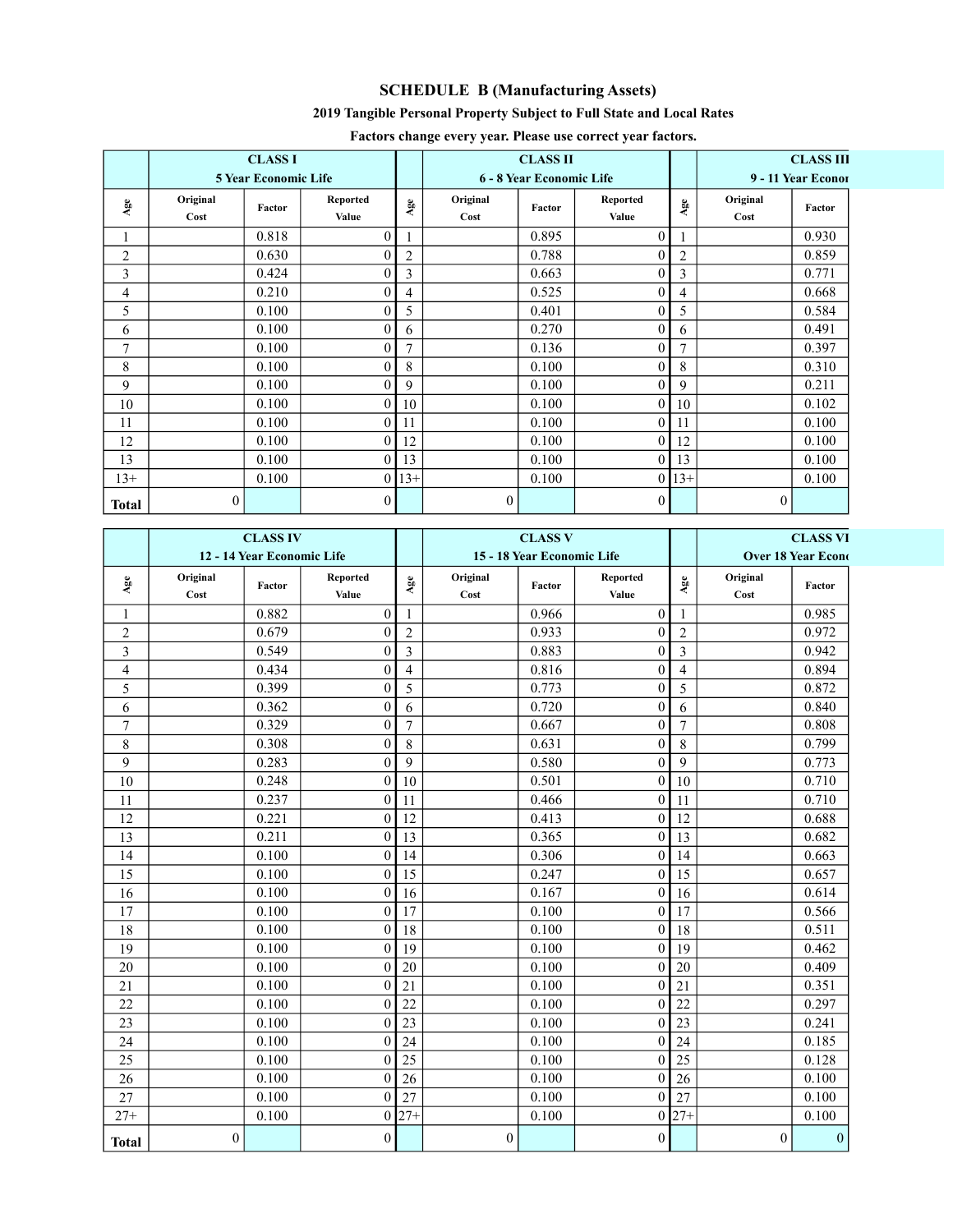| nic Life<br>Reported<br>Value<br>$\boldsymbol{0}$<br>$\boldsymbol{0}$<br>0<br>0<br>0<br>0<br>0<br>0<br>0<br>0<br>0<br>0<br>0<br>0<br>$\boldsymbol{0}$<br>Reported<br>Value<br>0<br>$\boldsymbol{0}$<br>$\boldsymbol{0}$<br>$\boldsymbol{0}$<br>$\boldsymbol{0}$<br>$\boldsymbol{0}$<br>$\boldsymbol{0}$<br>$\boldsymbol{0}$<br>$\boldsymbol{0}$<br>0<br>0<br>0<br>$\overline{0}$<br>$\boldsymbol{0}$<br>$\boldsymbol{0}$<br>$\boldsymbol{0}$<br>$\boldsymbol{0}$<br>$\boldsymbol{0}$<br>$\boldsymbol{0}$<br>$\boldsymbol{0}$<br>$\boldsymbol{0}$<br>$\boldsymbol{0}$<br>$\boldsymbol{0}$<br>$\boldsymbol{0}$<br>$\boldsymbol{0}$<br>$\boldsymbol{0}$<br>$\boldsymbol{0}$<br>$\boldsymbol{0}$ |           |                  |
|----------------------------------------------------------------------------------------------------------------------------------------------------------------------------------------------------------------------------------------------------------------------------------------------------------------------------------------------------------------------------------------------------------------------------------------------------------------------------------------------------------------------------------------------------------------------------------------------------------------------------------------------------------------------------------------------|-----------|------------------|
|                                                                                                                                                                                                                                                                                                                                                                                                                                                                                                                                                                                                                                                                                              |           |                  |
|                                                                                                                                                                                                                                                                                                                                                                                                                                                                                                                                                                                                                                                                                              |           |                  |
|                                                                                                                                                                                                                                                                                                                                                                                                                                                                                                                                                                                                                                                                                              |           |                  |
|                                                                                                                                                                                                                                                                                                                                                                                                                                                                                                                                                                                                                                                                                              |           |                  |
|                                                                                                                                                                                                                                                                                                                                                                                                                                                                                                                                                                                                                                                                                              |           |                  |
|                                                                                                                                                                                                                                                                                                                                                                                                                                                                                                                                                                                                                                                                                              |           |                  |
|                                                                                                                                                                                                                                                                                                                                                                                                                                                                                                                                                                                                                                                                                              |           |                  |
|                                                                                                                                                                                                                                                                                                                                                                                                                                                                                                                                                                                                                                                                                              |           |                  |
|                                                                                                                                                                                                                                                                                                                                                                                                                                                                                                                                                                                                                                                                                              |           |                  |
|                                                                                                                                                                                                                                                                                                                                                                                                                                                                                                                                                                                                                                                                                              |           |                  |
|                                                                                                                                                                                                                                                                                                                                                                                                                                                                                                                                                                                                                                                                                              |           |                  |
|                                                                                                                                                                                                                                                                                                                                                                                                                                                                                                                                                                                                                                                                                              |           |                  |
|                                                                                                                                                                                                                                                                                                                                                                                                                                                                                                                                                                                                                                                                                              |           |                  |
|                                                                                                                                                                                                                                                                                                                                                                                                                                                                                                                                                                                                                                                                                              |           |                  |
|                                                                                                                                                                                                                                                                                                                                                                                                                                                                                                                                                                                                                                                                                              |           |                  |
|                                                                                                                                                                                                                                                                                                                                                                                                                                                                                                                                                                                                                                                                                              |           |                  |
|                                                                                                                                                                                                                                                                                                                                                                                                                                                                                                                                                                                                                                                                                              |           |                  |
|                                                                                                                                                                                                                                                                                                                                                                                                                                                                                                                                                                                                                                                                                              |           |                  |
|                                                                                                                                                                                                                                                                                                                                                                                                                                                                                                                                                                                                                                                                                              |           |                  |
|                                                                                                                                                                                                                                                                                                                                                                                                                                                                                                                                                                                                                                                                                              |           |                  |
|                                                                                                                                                                                                                                                                                                                                                                                                                                                                                                                                                                                                                                                                                              | omic Life |                  |
|                                                                                                                                                                                                                                                                                                                                                                                                                                                                                                                                                                                                                                                                                              |           |                  |
|                                                                                                                                                                                                                                                                                                                                                                                                                                                                                                                                                                                                                                                                                              |           |                  |
|                                                                                                                                                                                                                                                                                                                                                                                                                                                                                                                                                                                                                                                                                              |           |                  |
|                                                                                                                                                                                                                                                                                                                                                                                                                                                                                                                                                                                                                                                                                              |           |                  |
|                                                                                                                                                                                                                                                                                                                                                                                                                                                                                                                                                                                                                                                                                              |           |                  |
|                                                                                                                                                                                                                                                                                                                                                                                                                                                                                                                                                                                                                                                                                              |           |                  |
|                                                                                                                                                                                                                                                                                                                                                                                                                                                                                                                                                                                                                                                                                              |           |                  |
|                                                                                                                                                                                                                                                                                                                                                                                                                                                                                                                                                                                                                                                                                              |           |                  |
|                                                                                                                                                                                                                                                                                                                                                                                                                                                                                                                                                                                                                                                                                              |           |                  |
|                                                                                                                                                                                                                                                                                                                                                                                                                                                                                                                                                                                                                                                                                              |           |                  |
|                                                                                                                                                                                                                                                                                                                                                                                                                                                                                                                                                                                                                                                                                              |           |                  |
|                                                                                                                                                                                                                                                                                                                                                                                                                                                                                                                                                                                                                                                                                              |           |                  |
|                                                                                                                                                                                                                                                                                                                                                                                                                                                                                                                                                                                                                                                                                              |           |                  |
|                                                                                                                                                                                                                                                                                                                                                                                                                                                                                                                                                                                                                                                                                              |           |                  |
|                                                                                                                                                                                                                                                                                                                                                                                                                                                                                                                                                                                                                                                                                              |           |                  |
|                                                                                                                                                                                                                                                                                                                                                                                                                                                                                                                                                                                                                                                                                              |           |                  |
|                                                                                                                                                                                                                                                                                                                                                                                                                                                                                                                                                                                                                                                                                              |           |                  |
|                                                                                                                                                                                                                                                                                                                                                                                                                                                                                                                                                                                                                                                                                              |           |                  |
|                                                                                                                                                                                                                                                                                                                                                                                                                                                                                                                                                                                                                                                                                              |           |                  |
|                                                                                                                                                                                                                                                                                                                                                                                                                                                                                                                                                                                                                                                                                              |           |                  |
|                                                                                                                                                                                                                                                                                                                                                                                                                                                                                                                                                                                                                                                                                              |           |                  |
|                                                                                                                                                                                                                                                                                                                                                                                                                                                                                                                                                                                                                                                                                              |           |                  |
|                                                                                                                                                                                                                                                                                                                                                                                                                                                                                                                                                                                                                                                                                              |           |                  |
|                                                                                                                                                                                                                                                                                                                                                                                                                                                                                                                                                                                                                                                                                              |           |                  |
|                                                                                                                                                                                                                                                                                                                                                                                                                                                                                                                                                                                                                                                                                              |           |                  |
|                                                                                                                                                                                                                                                                                                                                                                                                                                                                                                                                                                                                                                                                                              |           |                  |
|                                                                                                                                                                                                                                                                                                                                                                                                                                                                                                                                                                                                                                                                                              |           |                  |
|                                                                                                                                                                                                                                                                                                                                                                                                                                                                                                                                                                                                                                                                                              |           |                  |
|                                                                                                                                                                                                                                                                                                                                                                                                                                                                                                                                                                                                                                                                                              |           |                  |
|                                                                                                                                                                                                                                                                                                                                                                                                                                                                                                                                                                                                                                                                                              |           | $\boldsymbol{0}$ |

### Page 4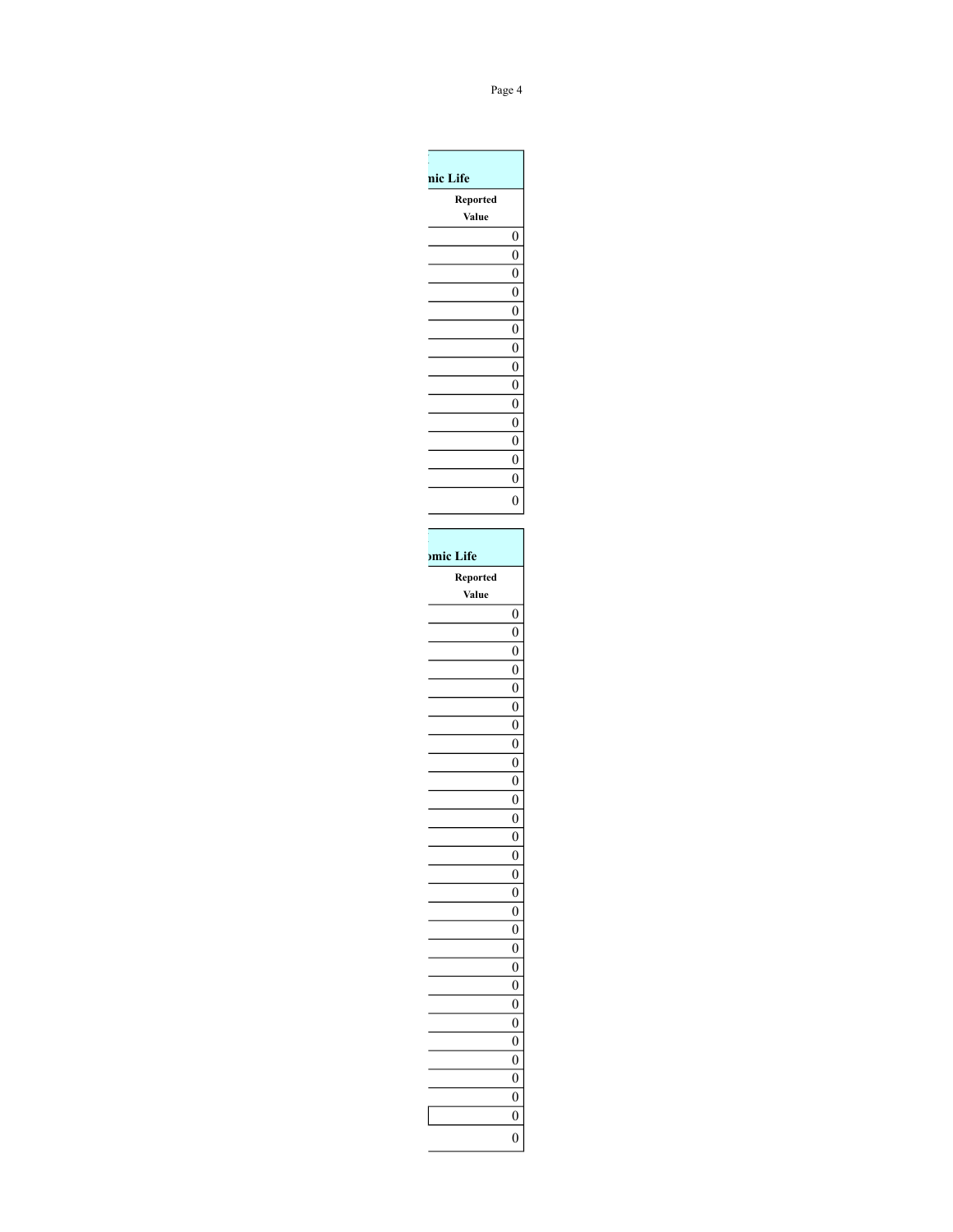## **2019 MISCELLANEOUS WORKSHEET** Page 5

## **Please check the appropriate box: Industrial Revenue Bond (IFC)** cycling Machinery & Equipment C estock & Farm Machinery (from Line 50)

 $\Box$ 

| Factors change every year. Please use correct year factors. |          |                             |                |                   |                          |                 |                  |                |                           |                  |                  |
|-------------------------------------------------------------|----------|-----------------------------|----------------|-------------------|--------------------------|-----------------|------------------|----------------|---------------------------|------------------|------------------|
|                                                             |          | <b>CLASS I</b>              |                |                   |                          | <b>CLASS II</b> |                  |                |                           | <b>CLASS III</b> |                  |
|                                                             |          | <b>5 Year Economic Life</b> |                |                   | 6 - 8 Year Economic Life |                 |                  |                | 9 - 11 Year Economic Life |                  |                  |
| $\mathbf{A}\mathbf{ge}$                                     | Original | Factor                      | Reported       | $\Delta {\rm ge}$ | Original                 | Factor          | Reported         | ${\bf Age}$    | Original                  | Factor           | Reported         |
|                                                             | Cost     |                             | Value          |                   | Cost                     |                 | Value            |                | Cost                      |                  | Value            |
|                                                             |          | 0.818                       | $\theta$       |                   |                          | 0.895           | $\theta$         |                |                           | 0.930            | $\overline{0}$   |
| 2                                                           |          | 0.630                       |                | 2                 |                          | 0.788           | $\theta$         | $\overline{2}$ |                           | 0.859            | $\mathbf{0}$     |
| 3                                                           |          | 0.424                       |                | 3                 |                          | 0.663           | $\theta$         | 3              |                           | 0.771            | $\boldsymbol{0}$ |
| 4                                                           |          | 0.210                       |                | 4                 |                          | 0.525           | $\mathbf{0}$     | 4              |                           | 0.668            | $\overline{0}$   |
| 5                                                           |          | 0.100                       |                | 5                 |                          | 0.401           | $\theta$         | 5              |                           | 0.584            | $\boldsymbol{0}$ |
| 6                                                           |          | 0.100                       |                | 6                 |                          | 0.270           | $\theta$         | 6              |                           | 0.491            | $\mathbf{0}$     |
| $\tau$                                                      |          | 0.100                       | 0              | $\overline{7}$    |                          | 0.136           | $\theta$         | $\overline{7}$ |                           | 0.397            | $\mathbf{0}$     |
| 8                                                           |          | 0.100                       |                | 8                 |                          | 0.100           | $\theta$         | 8              |                           | 0.310            | $\mathbf{0}$     |
| 9                                                           |          | 0.100                       |                | 9                 |                          | 0.100           | $\theta$         | 9              |                           | 0.211            | $\boldsymbol{0}$ |
| 10                                                          |          | 0.100                       | 0              | 10                |                          | 0.100           | $\theta$         | 10             |                           | 0.102            | $\boldsymbol{0}$ |
| 11                                                          |          | 0.100                       |                | 11                |                          | 0.100           | $\theta$         | 11             |                           | 0.100            | $\mathbf{0}$     |
| 12                                                          |          | 0.100                       |                | 12                |                          | 0.100           | $\theta$         | 12             |                           | 0.100            | $\overline{0}$   |
| 13                                                          |          | 0.100                       | 0              | 13                |                          | 0.100           | $\theta$         | 13             |                           | 0.100            | $\mathbf{0}$     |
| $13+$                                                       |          | 0.100                       | $\overline{0}$ | $13+$             |                          | 0.100           | $\overline{0}$   | $13+$          |                           | 0.100            | $\mathbf{0}$     |
| <b>Total</b>                                                | 0        |                             | 0              |                   | $\boldsymbol{0}$         |                 | $\boldsymbol{0}$ |                | $\overline{0}$            |                  | $\overline{0}$   |

|                         | <b>CLASS IV</b>  |                            |                   |                | <b>CLASS V</b>   |                            |                          |                | <b>CLASS VI</b>  |                                   |                   |
|-------------------------|------------------|----------------------------|-------------------|----------------|------------------|----------------------------|--------------------------|----------------|------------------|-----------------------------------|-------------------|
|                         |                  | 12 - 14 Year Economic Life |                   |                |                  | 15 - 18 Year Economic Life |                          |                |                  | <b>Over 18 Year Economic Life</b> |                   |
| Age                     | Original<br>Cost | Factor                     | Reported<br>Value | $_{\rm Age}$   | Original<br>Cost | Factor                     | <b>Reported</b><br>Value | Age            | Original<br>Cost | Factor                            | Reported<br>Value |
|                         |                  | 0.882                      | $\mathbf{0}$      | 1              |                  | 0.966                      | $\overline{0}$           | 1              |                  | 0.985                             | $\mathbf{0}$      |
| $\overline{c}$          |                  | 0.679                      | $\theta$          | $\overline{2}$ |                  | 0.933                      | $\theta$                 | $\overline{2}$ |                  | 0.972                             | $\boldsymbol{0}$  |
| 3                       |                  | 0.549                      | $\theta$          | $\mathfrak{Z}$ |                  | 0.883                      | $\theta$                 | $\overline{3}$ |                  | 0.942                             | $\overline{0}$    |
| $\overline{\mathbf{4}}$ |                  | 0.434                      | $\theta$          | $\overline{4}$ |                  | 0.816                      | $\overline{0}$           | $\overline{4}$ |                  | 0.894                             | $\overline{0}$    |
| 5                       |                  | 0.399                      | $\theta$          | 5              |                  | 0.773                      | $\overline{0}$           | 5              |                  | 0.872                             | $\boldsymbol{0}$  |
| 6                       |                  | 0.362                      | $\theta$          | 6              |                  | 0.720                      | $\theta$                 | 6              |                  | 0.840                             | $\boldsymbol{0}$  |
| 7                       |                  | 0.329                      | $\mathbf{0}$      | $\overline{7}$ |                  | 0.667                      | $\mathbf{0}$             | $\overline{7}$ |                  | 0.808                             | $\mathbf{0}$      |
| 8                       |                  | 0.308                      | $\theta$          | 8              |                  | 0.631                      | $\theta$                 | 8              |                  | 0.799                             | $\overline{0}$    |
| 9                       |                  | 0.283                      | $\mathbf{0}$      | 9              |                  | 0.580                      | $\overline{0}$           | 9              |                  | 0.773                             | $\mathbf{0}$      |
| 10                      |                  | 0.248                      | $\theta$          | 10             |                  | 0.501                      | $\theta$                 | 10             |                  | 0.710                             | $\mathbf{0}$      |
| 11                      |                  | 0.237                      | $\mathbf{0}$      | 11             |                  | 0.466                      | $\mathbf{0}$             | 11             |                  | 0.710                             | $\boldsymbol{0}$  |
| 12                      |                  | 0.221                      | $\overline{0}$    | 12             |                  | 0.413                      | $\theta$                 | 12             |                  | 0.688                             | $\mathbf{0}$      |
| 13                      |                  | 0.211                      | $\theta$          | 13             |                  | 0.365                      | $\theta$                 | 13             |                  | 0.682                             | $\mathbf{0}$      |
| 14                      |                  | 0.100                      | $\mathbf{0}$      | 14             |                  | 0.306                      | $\overline{0}$           | 14             |                  | 0.663                             | $\boldsymbol{0}$  |
| 15                      |                  | 0.100                      | $\theta$          | 15             |                  | 0.247                      | $\theta$                 | 15             |                  | 0.657                             | $\overline{0}$    |
| 16                      |                  | 0.100                      | $\mathbf{0}$      | 16             |                  | 0.167                      | $\boldsymbol{0}$         | 16             |                  | 0.614                             | $\boldsymbol{0}$  |
| 17                      |                  | 0.100                      | $\theta$          | 17             |                  | 0.100                      | $\theta$                 | 17             |                  | 0.566                             | $\mathbf{0}$      |
| 18                      |                  | 0.100                      | $\boldsymbol{0}$  | 18             |                  | 0.100                      | $\overline{0}$           | 18             |                  | 0.511                             | $\boldsymbol{0}$  |
| 19                      |                  | 0.100                      | $\theta$          | 19             |                  | 0.100                      | $\theta$                 | 19             |                  | 0.462                             | $\mathbf{0}$      |
| 20                      |                  | 0.100                      | $\theta$          | 20             |                  | 0.100                      | $\overline{0}$           | 20             |                  | 0.409                             | $\boldsymbol{0}$  |
| 21                      |                  | 0.100                      | $\mathbf{0}$      | 21             |                  | 0.100                      | $\mathbf{0}$             | 21             |                  | 0.351                             | $\mathbf{0}$      |
| 22                      |                  | 0.100                      | $\Omega$          | 22             |                  | 0.100                      | $\theta$                 | 22             |                  | 0.297                             | $\overline{0}$    |
| 23                      |                  | 0.100                      | $\theta$          | 23             |                  | 0.100                      | $\overline{0}$           | 23             |                  | 0.241                             | $\boldsymbol{0}$  |
| 24                      |                  | 0.100                      | $\theta$          | 24             |                  | 0.100                      | $\theta$                 | 24             |                  | 0.185                             | $\overline{0}$    |
| 25                      |                  | 0.100                      | $\boldsymbol{0}$  | 25             |                  | 0.100                      | $\overline{0}$           | 25             |                  | 0.128                             | $\boldsymbol{0}$  |
| 26                      |                  | 0.100                      | $\theta$          | 26             |                  | 0.100                      | $\theta$                 | 26             |                  | 0.100                             | $\mathbf{0}$      |
| 27                      |                  | 0.100                      | $\theta$          | 27             |                  | 0.100                      | $\theta$                 | 27             |                  | 0.100                             | $\boldsymbol{0}$  |
| $27+$                   |                  | 0.100                      | $\mathbf{0}$      | $27 +$         |                  | 0.100                      | $\overline{0}$           | $27 +$         |                  | 0.100                             | $\overline{0}$    |
| <b>Total</b>            | $\boldsymbol{0}$ |                            | $\mathbf{0}$      |                | $\boldsymbol{0}$ |                            | $\boldsymbol{0}$         |                | $\boldsymbol{0}$ | $\mathbf{0}$                      | $\boldsymbol{0}$  |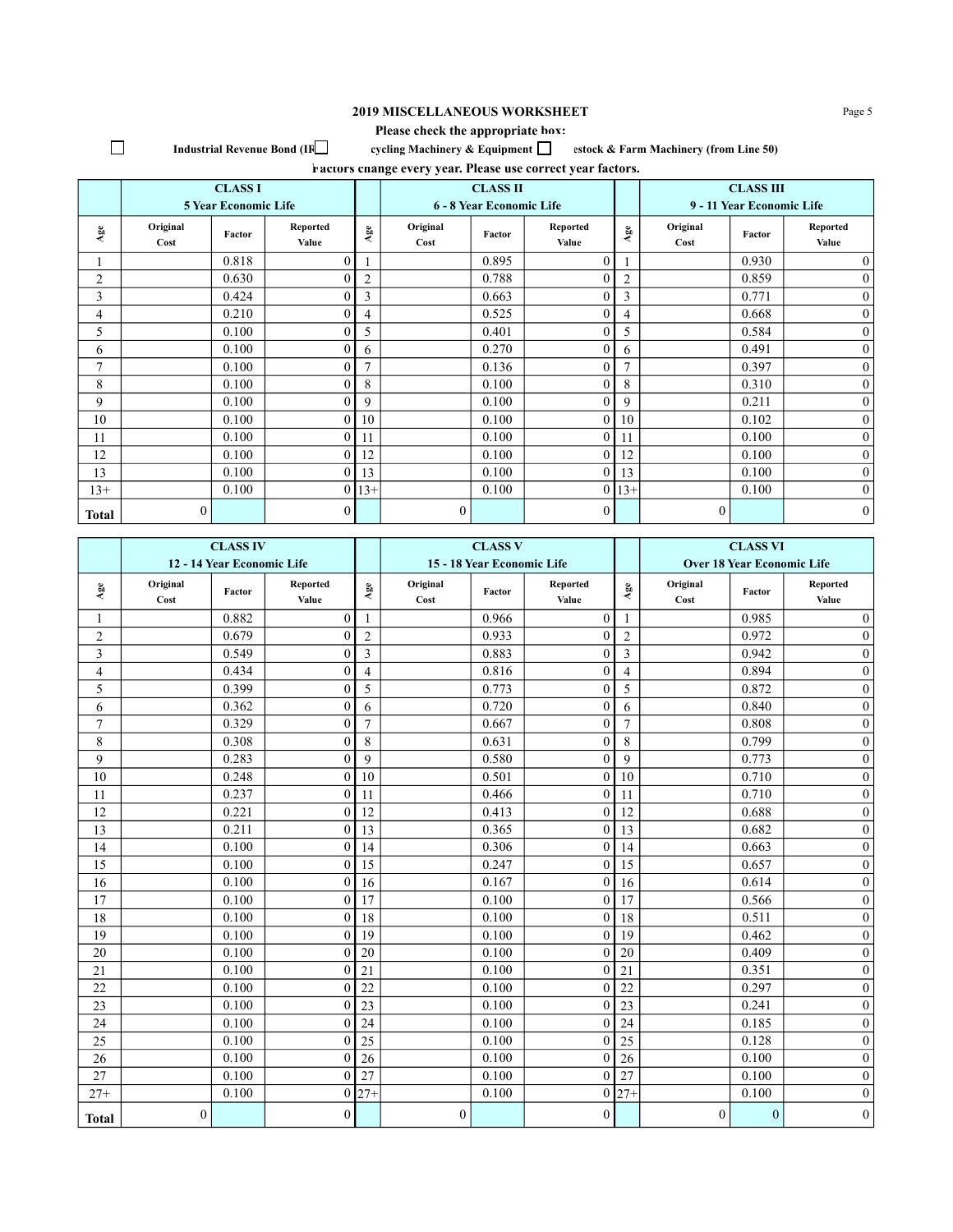# Page 2 **SCHEDULE C**

|                                             |           | <b>Other Tangible Property Not Listed Elsewhere</b> |            |                     |
|---------------------------------------------|-----------|-----------------------------------------------------|------------|---------------------|
|                                             |           | Description                                         | Taxpayer's | <b>For Official</b> |
|                                             |           |                                                     | Value      | <b>Use Only</b>     |
| Materials and Supplies                      |           |                                                     |            |                     |
| Research Libraries                          |           |                                                     |            |                     |
| Other Tangible Property                     |           |                                                     |            |                     |
| Aircraft for Hire                           |           |                                                     |            |                     |
| Documented Watercraft (commercial purposes) |           |                                                     |            |                     |
|                                             |           |                                                     |            |                     |
|                                             |           |                                                     |            |                     |
|                                             |           |                                                     |            |                     |
|                                             |           |                                                     |            |                     |
|                                             |           |                                                     |            |                     |
|                                             |           |                                                     |            |                     |
|                                             |           |                                                     |            |                     |
|                                             |           |                                                     |            |                     |
|                                             |           |                                                     |            |                     |
| Precious Metals                             | Number    | Value Per Ounce                                     |            |                     |
|                                             | of Ounces | December 31                                         |            |                     |
| Gold                                        |           |                                                     |            |                     |
| Platinum                                    |           |                                                     |            |                     |
| Silver                                      |           |                                                     |            |                     |
| Other                                       |           |                                                     |            |                     |
|                                             |           |                                                     |            |                     |
| <b>Total</b>                                |           |                                                     | 0          |                     |

|                                                                                                              | <b>Comments</b>             |  |  |  |  |  |
|--------------------------------------------------------------------------------------------------------------|-----------------------------|--|--|--|--|--|
| Additional comments and/or information regarding alternative values may be provided by classification below: |                             |  |  |  |  |  |
| <b>Classification Type</b>                                                                                   | <b>Comments/Information</b> |  |  |  |  |  |
|                                                                                                              |                             |  |  |  |  |  |
|                                                                                                              |                             |  |  |  |  |  |
|                                                                                                              |                             |  |  |  |  |  |
|                                                                                                              |                             |  |  |  |  |  |
|                                                                                                              |                             |  |  |  |  |  |

I declare, under the penalties of perjury, that this return (including any accompanying schedules and statements) is a correct and complete return; and that all my taxable property has been listed.

Signature of Taxpayer Date Name of Preparer Other Than Taxpayer

Telephone Number of Taxpayer Email Address of Taxpayer Telephone Number of Preparer Email Address of Preparer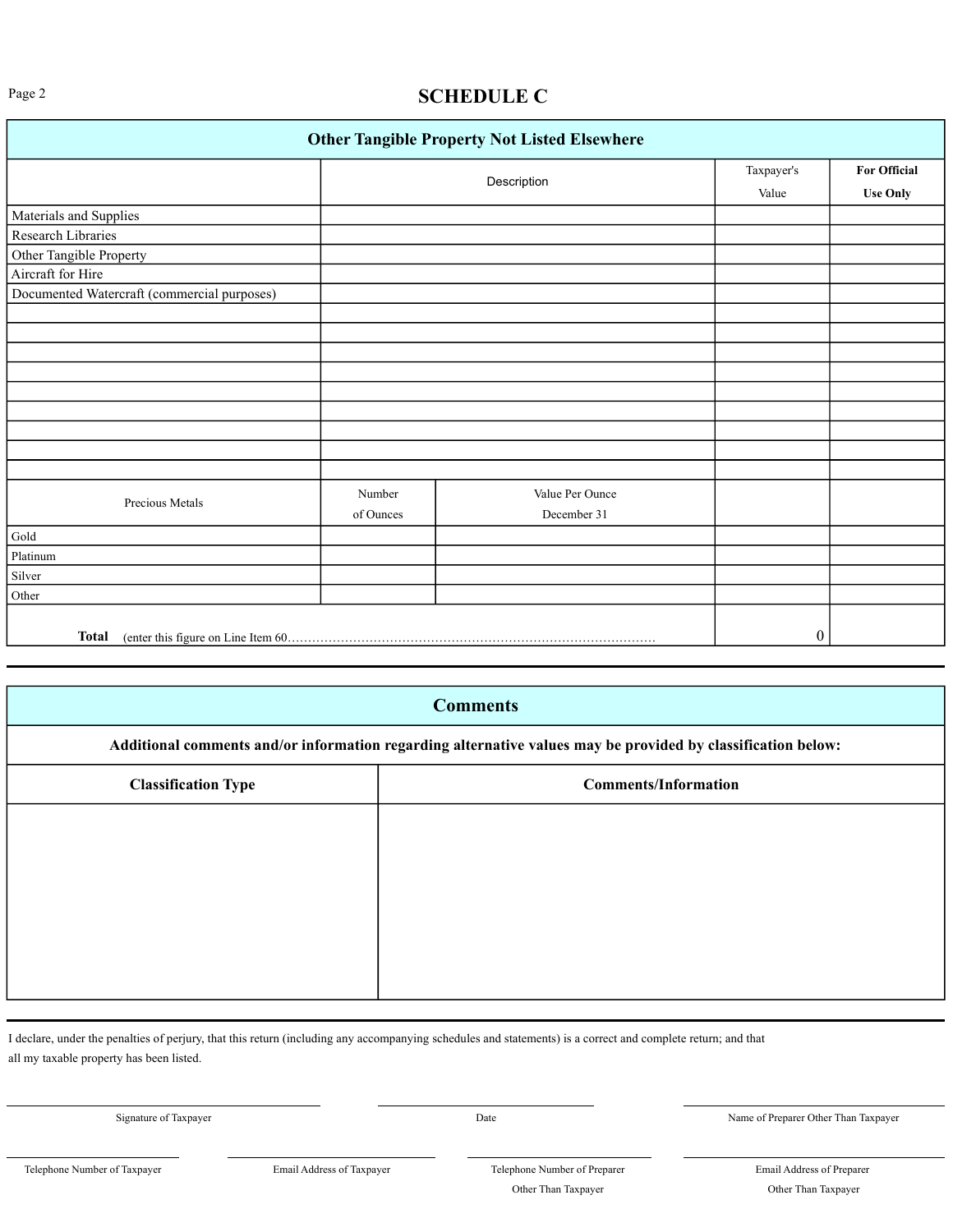#### COUNTY PVA PHONE NUMBERS AND ADDRESSES

| Code       | County                | <b>Phone Number</b>          | <b>Address</b>                                                | City                         | ZIP Code       |
|------------|-----------------------|------------------------------|---------------------------------------------------------------|------------------------------|----------------|
| 001        | Adair                 | 270-384-3673                 | 424 Public Square, Courthouse Suite 2                         | Columbia                     | 42728          |
| 002        | Allen                 | 270-237-3711                 | P. O. Box 397                                                 | Scottsville                  | 42164          |
| 003        | Anderson              | 502-839-4061                 | 101 Ollie Bowen Court                                         | Lawrenceburg                 | 40342          |
| 004        | <b>Ballard</b>        | 270-335-3400                 | P. O. Box 267                                                 | Wickliffe                    | 42087          |
| 005        | Barren                | 270-651-2026                 | P. O. Box 1836                                                | Glasgow                      | 42142          |
| 006        | Bath                  | 606-674-6382                 | P. O. Box 688                                                 | Owingsville                  | 40360          |
| 007        | Bell                  | 606-337-2720                 | P. O. Box 255                                                 | Pineville                    | 40977          |
| 008        | Boone                 | 859-334-2181                 | P. O. Box 388                                                 | Burlington                   | 41005          |
| 009        | Bourbon               | 859-987-2152                 | Courthouse, Room 15, 301 Main Street                          | Paris                        | 40361          |
| 010        | Boyd                  | 606-739-5173                 | P. O. Box 434                                                 | Catlettsburg                 | 41129          |
| 011        | Boyle                 | 859-238-1104                 | Courthouse, 321 West Main Street Room 127                     | Danville                     | 40422          |
| 012        | <b>Bracken</b>        | 606-735-2228                 | P. O. Box 310                                                 | <b>Brooksville</b>           | 41004          |
| 013        | <b>Breathitt</b>      | 606-666-7973                 | 1137 Main Street, Courthouse, Suite 302                       | Jackson                      | 41339          |
| 014        | <b>Breckinridge</b>   | 270-756-5154                 | P. O. Box 516                                                 | Hardinsburg                  | 40143          |
| 015        | <b>Bullitt</b>        | 502-543-7480                 | P. O. Box 681                                                 | Shepherdsville               | 40165          |
| 016        | <b>Butler</b>         | 270-526-3455                 | P. O. Box 538                                                 | Morgantown                   | 42261          |
| 017        | Caldwell              | 270-365-7227                 | 100 E. Market Street, Courthouse, Room 28                     | Princeton                    | 42445          |
| 018        | Calloway              | 270-753-3482                 | P. O. Box 547                                                 | Murray                       | 42071          |
| 019        | Campbell              | 859-292-3871                 | 1098 Monmouth Street, Room 329                                | Newport                      | 41071          |
| 020        | Carlisle              | 270-628-5498                 | P. O. Box 206                                                 | <b>Bardwell</b>              | 42023          |
| 021        | Carroll               | 502-732-5448                 | Courthouse, 440 Main Street                                   | Carrollton                   | 41008          |
| 022        | Carter                | 606-474-5663                 | Courthouse, Room 214, 300 W Main St.                          | Grayson                      | 41143          |
| 023        | Casey                 | 606-787-7621                 | P. O. Box 38                                                  | Liberty                      | 42539          |
| 024        | Christian             | 270-887-4115                 | P. O. Box 96                                                  | Hopkinsville                 | 42241          |
| 025        | Clark                 | 859-745-0250                 | Courthouse, 34 South Main Street                              | Winchester                   | 40391          |
| 026        | Clay                  | 606-598-3832                 | 102 Richmond Road, Suite 200                                  | Manchester                   | 40962          |
| 027        | Clinton<br>Crittenden | 606-387-5938                 | 100 Cross Street, Courthouse, Room 217                        | Albany                       | 42602          |
| 028<br>029 | Cumberland            | 270-965-4598                 | Courthouse, 107 South Main Street. Suite 108<br>P. O. Box 431 | Marion<br><b>Burkesville</b> | 42064<br>42717 |
| 030        | Daviess               | 270-864-5161<br>270-685-8474 | Courthouse, Room 102, 212 St. Ann Street                      | Owensboro                    | 42303          |
| 031        | Edmonson              | 270-597-2381                 | P. O. Box 37                                                  | <b>Brownsville</b>           | 42210-0037     |
| 032        | Elliott               | 606-738-5090                 | P. O. Box 690                                                 | Sandy Hook                   | 41171          |
| 033        | Estill                | 606-723-4569                 | Courthouse, 130 Main Street                                   | Irvine                       | 40336          |
| 034        | Fayette               | 859-246-2722                 | 101 E Vine Street, Suite 600                                  | Lexington                    | 40507          |
| 035        | Fleming               | 606-845-1401                 | 100 Court Square, Room B110                                   | Flemingsburg                 | 41041          |
| 036        | Floyd                 | 606-886-9622                 | 149 South Central Avenue, Room 5                              | Prestonsburg                 | 41653          |
| 037        | Franklin              | 502-875-8780                 | 313 W. Main St., Courthouse Annex, Room 209                   | Frankfort                    | 40601          |
| 038        | Fulton                | 270-236-2548                 | 2216 Myron Cory Drive, Suite 2                                | Hickman                      | 42050          |
| 039        | Gallatin              | 859-567-5621                 | P. O. Box 470                                                 | Warsaw                       | 41095          |
| 040        | Garrard               | 859-792-3291                 | Courthouse, 7 Public Sqaure, Suite 2                          | Lancaster                    | 40444          |
| 041        | Grant                 | 859-824-6511                 | Courthouse, 101 North Main St., Room 15                       | Williamstown                 | 41097          |
| 042        | Graves                | 270-247-3301                 | 101 E. South Street, Courthouse Annex, Suite 5                | Mayfield                     | 42066          |
| 043        | Grayson               | 270/259-4838                 | 10 Public Square                                              | Leitchfield                  | 42754          |
| 044        | Green                 | 270-932-7518                 | 103 South First Street                                        | Greensburg                   | 42743          |
| 045        | Greenup               | 606-473-9984                 | Courthouse, Room 209, 301 Main St., Box 4                     | Greenup                      | 41144          |
| 046        | Hancock               | 270-927-6846                 | P. O. Box 523                                                 | Hawesville                   | 42348          |
| 047        | Hardin                | 270-765-2129                 | P. O. Box 70                                                  | Elizabethtown                | 42702          |
| 048        | Harlan                | 606-573-1990                 | P. O. Box 209                                                 | Harlan                       | 40831          |
| 049        | Harrison              | 859-234-7133                 | 111 South Main Street, Suite 101                              | Cynthiana                    | 41031          |
| 050        | Hart                  | 270-524-2321                 | P. O. Box 566                                                 | Munfordville                 | 42765          |
| 051        | Henderson             | 270-827-6024                 | P. O. Box 2003                                                | Henderson                    | 42419-2003     |
| 052        | Henry                 | 502-845-5740                 | P. O. Box 11                                                  | NewCastle                    | 40050          |
| 053        | Hickman               | 270-653-5521                 | 110 E. Clay, Courthouse, Suite F                              | Clinton                      | 42031          |
| 054        | Hopkins               | 270-821-3092                 | 25 E Center St.                                               | Hopkinsville                 | 42431-2077     |
| 055        | Jackson               | 606-287-7634                 | P. O. Box 249                                                 | McKee                        | 40447          |
| 056        | Jefferson             | 502-574-6380                 | Glassworks Building, 815 West Market St., Ste. 400            | Louisville<br>Nicholasville  | 40202-2654     |
| 057<br>058 | Jessamine<br>Johnson  | 859-885-4931<br>606-789-2564 | P. O. Box 530<br>230 Court Street, Courthouse, Suite 229      | Paintsville                  | 40340<br>41240 |
| 059        | Kenton                | 859-392-1750                 | 303 Court Street. Room 210                                    | Covington                    | 41011          |
|            |                       |                              |                                                               |                              |                |

| <b>ZIP Code</b>     |
|---------------------|
| 42728               |
| 42164               |
| 40342               |
| 42087               |
| 42142               |
| 40360               |
| 40977               |
| 41005               |
| 40361               |
| 41129               |
| 40422               |
| 41004               |
| 41339               |
| 40143               |
| 40165               |
| 42261               |
| 42445               |
| 42071               |
| 41071               |
| 42023               |
| 41008               |
| 41143               |
| 42539               |
| 42241               |
| 40391               |
| 40962               |
| 42602               |
| 42064               |
| 42717               |
| 42303               |
| 42210-0037          |
| 41171               |
| 40336               |
| 40507               |
| 41041               |
| 41653               |
| 40601               |
| 42050               |
| 41095               |
| 40444               |
| 41097               |
| 42066               |
| 42754               |
| 42743               |
| 41144               |
| 42348               |
| 42702               |
| 40831               |
| 41031               |
| 42765               |
| 42419-2003          |
| 40050               |
| 42031               |
| 42431-2077          |
| 40447<br>40202-2654 |
| 40340               |
| 41240               |
| 41011               |
|                     |

#### **County**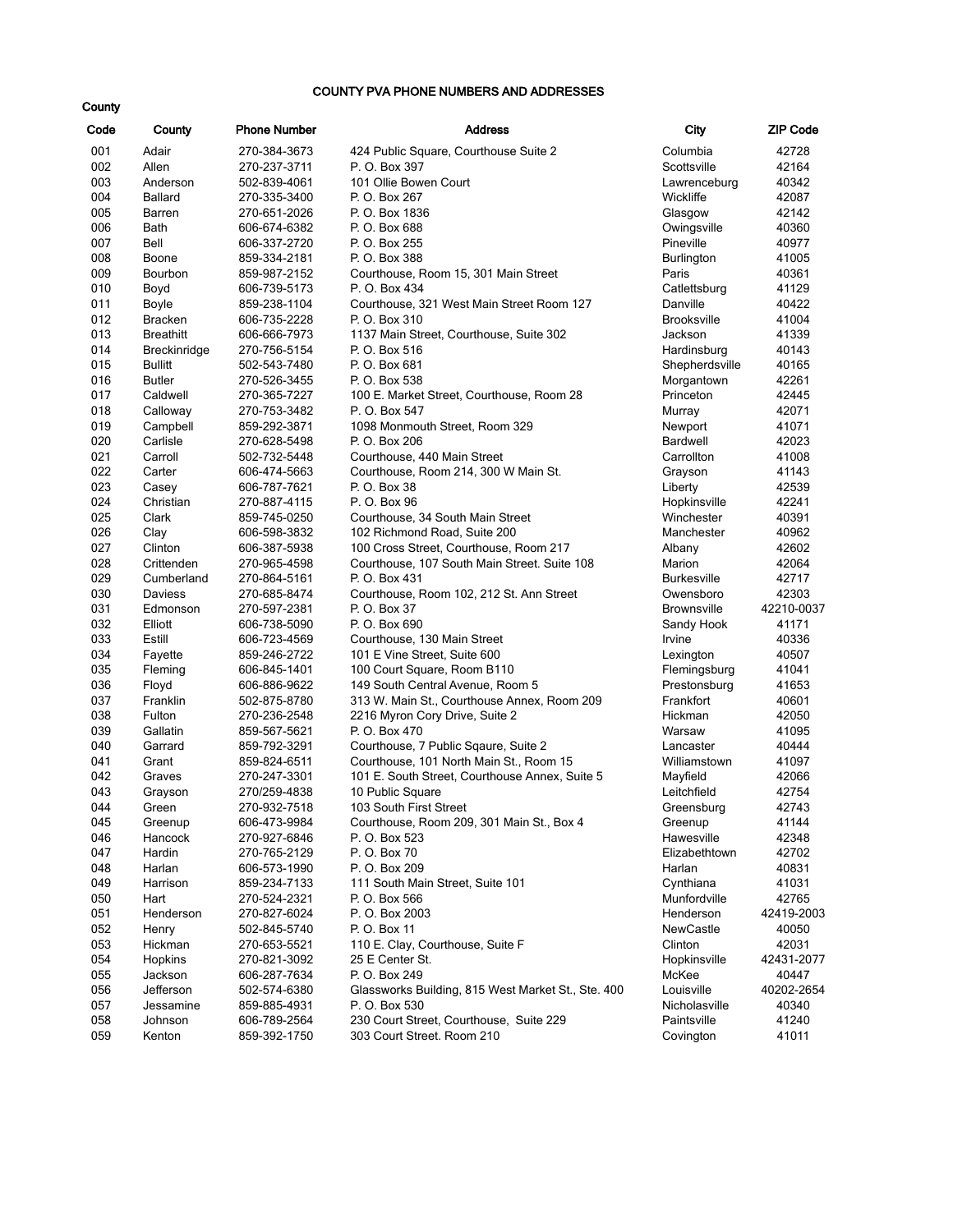#### COUNTY PVA PHONE NUMBERS AND ADDRESSES

| Code       | County         | <b>Phone Number</b>          | <b>Address</b><br>City                       |                      | <b>ZIP Code</b> |
|------------|----------------|------------------------------|----------------------------------------------|----------------------|-----------------|
| 060        | Knott          | 606-785-5569                 | P. O. Box 1021                               | Hindman              | 41822           |
| 061        | Knox           | 606-546-4113                 | P. O. Box 1509                               | <b>Barbourville</b>  | 40906           |
| 062        | LaRue          | 270-358-4202                 | 209 West High Street, Courthouse, Suite 1    | Hodgenville          | 42748           |
| 063        | Laurel         | 606-864-2889                 | Courthouse, Room 127, 101 South Main Street  | London               | 40741           |
| 064        | Lawrence       | 606-638-4743                 | Courthouse, 122 S. Main Cross Street         | Louisa               | 41230           |
| 065        | Lee            | 606-464-4105                 | P. O. Box 1008                               | Beattyville          | 41311           |
| 066        | Leslie         | 606-672-2456                 | P. O. Box 1891                               | Hyden                | 41749           |
| 067        | Letcher        | 606-633-2182                 | 156 Main Street, Suite 105                   | Whitesburg           | 41858           |
| 068        | Lewis          | 606-796-2622                 | 112 Second Street, Suite 101                 | Vanceburg            | 41179           |
| 069        | Lincoln        | 606-365-4550                 | 201 East Main Street, Suite 2                | Stanford             | 40484           |
| 070        | Livingston     | 270-928-2524                 | P. O. Box 77                                 | Smithland            | 42081           |
| 071        | Logan          | 270-726-8334                 | P. O. Box 307                                | Russellville         | 42276           |
| 072        | Lyon           | 270-388-7271                 | P. O. Box 148                                | Eddyville            | 42038           |
| 073        | McCracken      | 270-444-4712                 | Courthouse Annex, 621 Washington Street      | Paducah              | 42003           |
| 074        | McCreary       | 606-376-2514                 | P. O. Box 609                                | <b>Whitley City</b>  | 42653           |
| 075        | McLean         | 270-273-3291                 | P. O. Box 246                                | Calhoun              | 42327           |
| 076        | Madison        | 859-623-5410                 | 135 W. Irvine Street, Suite 103              | Richmond             | 40475-1436      |
| 077        | Magoffin       | 606-349-6198                 | P.O. Box 107                                 | Salyersville         | 41465           |
| 078        | Marion         | 270-692-3401                 | 223 N. Spalding Avenue, Suite 202            | Lebanon              | 40033           |
| 079        | Marshall       | 270-527-4728                 | 1101 Main St.                                | <b>Benton</b>        | 42025           |
| 080        | Martin         | 606-298-2807                 | P. O. Box 341                                | Inez                 | 41224           |
| 081        | Mason          | 606-564-3700                 | 220 1/2 Sutton Street                        | Maysville            | 41056           |
| 082        | Meade          | 270-422-2178                 | 516 Hillcrest Drive, Suite 3                 | Brandenburg          | 40108           |
| 083        | Menifee        | 606-768-3514                 | P. O. Box 36                                 | Frenchburg           | 40322           |
| 084        | Mercer         | 859-734-6330                 | P. O. Box 244                                | Harrodsburg          | 40330           |
| 085        | Metcalfe       | 270-432-3162                 | P. O. Box 939                                | Edmonton             | 42129           |
| 086        | Monroe         | 270-487-6401                 | 200 N. Main St., Suite A                     | Tompkinsville        | 42167-1548      |
| 087        | Montgomery     | 859-498-8710                 | 44 W. Main Street, Courthouse Annex, Suite E | Mt. Sterling         | 40353           |
| 088        | Morgan         | 606-743-3349                 | P. O. Box 57                                 | West Liberty         | 41472           |
| 089        | Muhlenberg     | 270-338-4664                 | P. O. Box 546                                | Greenville           | 42345           |
| 090        | Nelson         | 502-348-1810                 | 113 East Stephen Foster Avenue               | Bardstown            | 40004           |
| 091        | Nicholas       | 859-289-3735                 | P. O. Box 2                                  | Carlisle             | 40311           |
| 092        | Ohio           | 270-298-4433                 | P. O. Box 187                                | Hartford             | 42347           |
| 093        | Oldham         | 502-222-9320                 | 110 W. Jefferson St.                         | LaGrange             | 40031           |
| 094        | Owen           | 502-484-5172                 | Courthouse, 100 N. Thomas St., Room 6        | Owenton              | 40359           |
| 095        | Owsley         | 606-593-6265                 | P. O. Box 337                                | <b>Booneville</b>    | 41314           |
| 096        | Pendleton      | 859-654-6055                 | 233 Main Street, Courthouse, Room 2          | Falmouth             | 41040           |
| 097        | Perry          | 606-463-4914                 | 481 Main Street., Suite 210                  | Hazard<br>Pikeville  | 41701           |
| 098<br>099 | Pike<br>Powell | 606-432-6201<br>606-663-4184 | 146 Main Street, Suite 303                   |                      | 41501           |
| 100        | Pulaski        |                              | P. O. Box 277                                | Stanton<br>Somerset  | 40380           |
| 101        | Robertson      | 606-679-1812<br>606-724-5213 | P. O. Box 110<br>P. O. Box 216               | Mt. Olivet           | 42502<br>41064  |
| 102        | Rockcastle     | 606-256-4194                 | P. O. Box 977                                | Mt. Vernon           | 40456           |
| 103        | Rowan          | 606-784-5512                 | Courthouse, 600 W. Main                      | Morehead             | 40351           |
| 104        | Russell        | 270-343-4395                 | 410 Monument Square, Ste. 106                | Jamestown            | 42629           |
| 105        | Scott          | 502-863-7885                 | 101 East Main Street, Courthouse, Ste. 206   | Georgetown           | 40324           |
| 106        | Shelby         | 502-633-4403                 | 501 Washington Street                        | Shelbyville          | 40065           |
| 107        | Simpson        | 270-586-4261                 | P. O. Box 424                                | Franklin             | 42135           |
| 108        | Spencer        | 502-477-3207                 | P.O. Box 425                                 | Taylorsville         | 40071           |
| 109        | Taylor         | 270-465-5811                 | 203 N. Court St., Courthouse, Ste. 6         | Campbellsville       | 42718           |
| 110        | Todd           | 270-265-9966                 | P. O. Box 593                                | Elkton               | 42220           |
| 111        | Trigg          | 270-522-3271                 | P. O. Box 1776                               | Cadiz                | 42211           |
| 112        | Trimble        | 502-255-3592                 | P. O. Box 131                                | <b>Bedford</b>       | 40006           |
| 113        | Union          | 270-389-1933                 | P. O. Box 177                                | Morganfield          | 42437           |
| 114        | Warren         | 270-843-3268                 | P. O. Box 1269                               | <b>Bowling Green</b> | 42102-1269      |
| 115        | Washington     | 859-336-5420                 | Courthouse, 120 E. Main                      | Springfield          | 40069           |
| 116        | Wayne          | 606-348-6621                 | 55 N. Main St., Ste. 107                     | Monticello           | 42633           |
| 117        | Webster        | 270-639-7016                 | P. O. Box 88                                 | Dixon                | 42409           |
| 118        | Whitley        | 606-549-6008                 | P. O. Box 462                                | Williamsburg         | 40769           |
| 119        | Wolfe          | 606-668-6923                 | P. O. Box 155                                | Campton              | 41301           |
| 120        | Woodford       | 859-873-4101                 | Courthouse, Room 108,103 Main Street         | Versailles           | 40383           |

Department of Revene Office of Property Valuation Division of State Valuation

#### **County**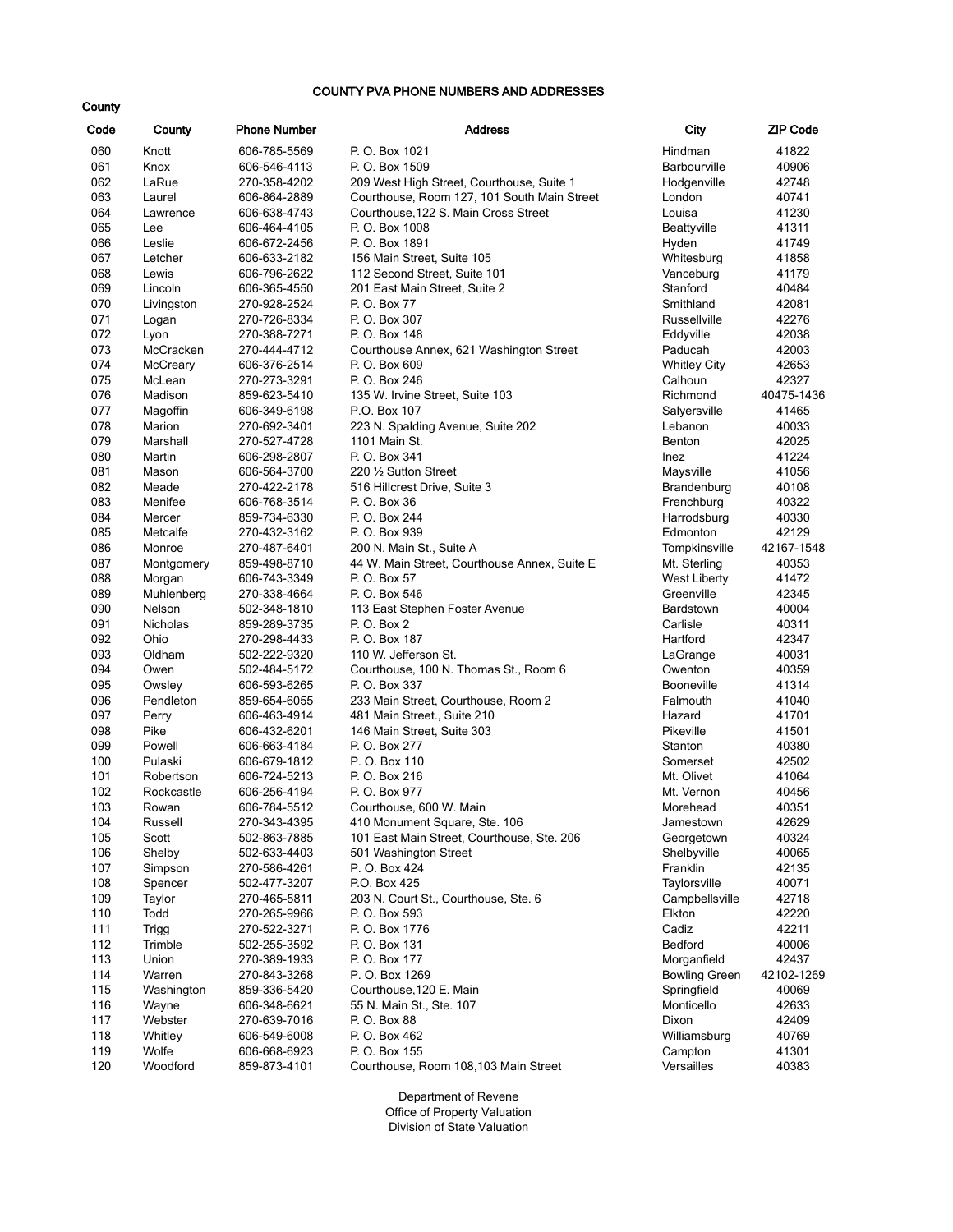#### COUNTY PVA PHONE NUMBERS AND ADDRESSES

| County |        |                     |                          |      |                 |
|--------|--------|---------------------|--------------------------|------|-----------------|
| Code   | County | <b>Phone Number</b> | <b>Address</b>           | City | <b>ZIP Code</b> |
|        |        |                     | 501 High Street, St 32   |      |                 |
|        |        |                     | Frankfort, KY 40601-2103 |      |                 |
|        |        |                     | 502-564-2557             |      |                 |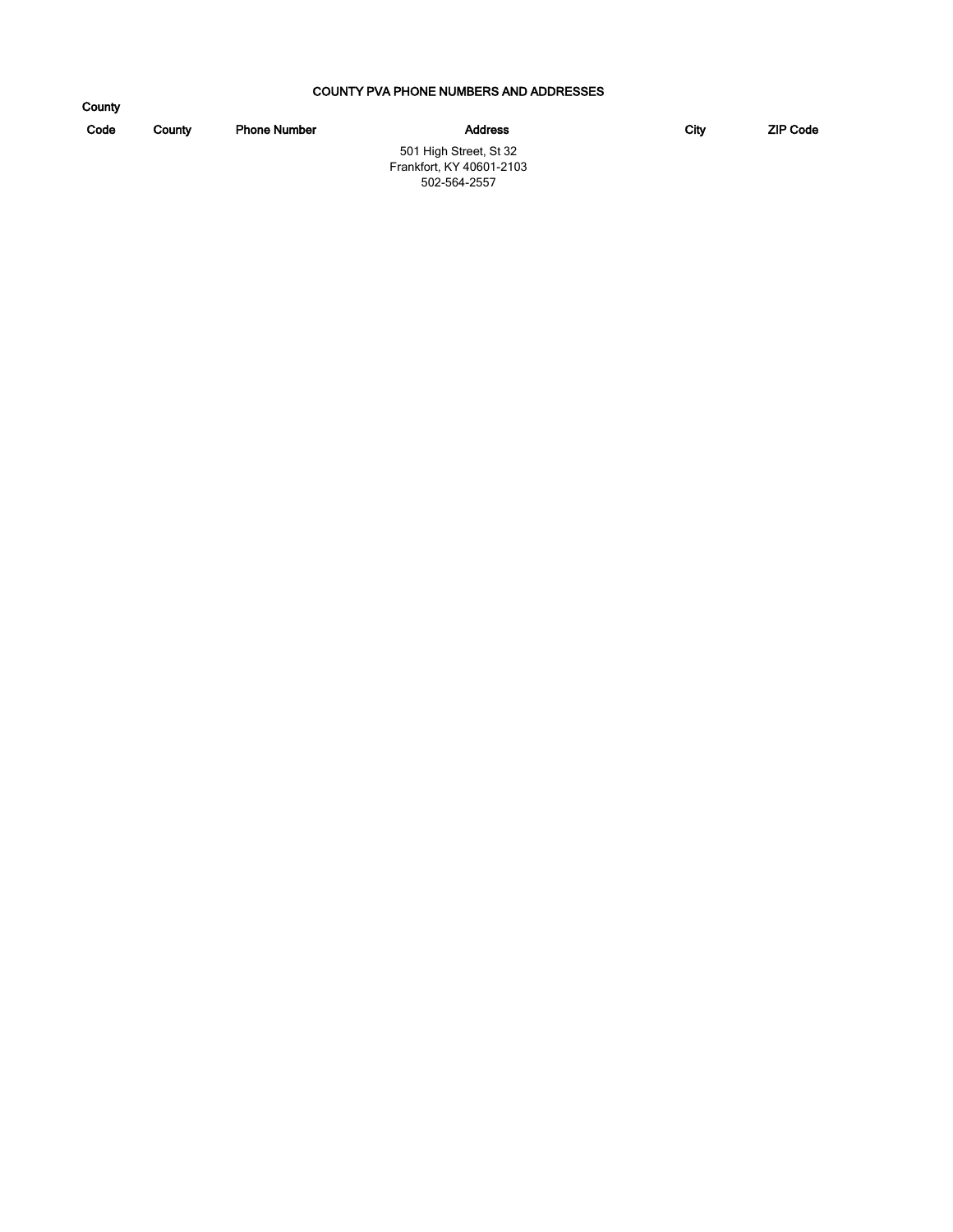| 62A500-W (01-19)                                                               |                                                                                                     | <b>FOR OFFICIAL USE ONLY</b> |              |                                |                      |                   |             |                |
|--------------------------------------------------------------------------------|-----------------------------------------------------------------------------------------------------|------------------------------|--------------|--------------------------------|----------------------|-------------------|-------------|----------------|
| Commonwealth of Kentucky<br><b>DEPARTMENT OF REVENUE</b><br>Station 32         | 2019<br><b>TANGIBLE PERSONAL</b>                                                                    | County Code                  |              | <b>Locator Number</b>          |                      |                   |             |                |
|                                                                                | <b>PROPERTY TAX RETURN</b>                                                                          | <b>Due Date:</b>             |              |                                | <b>MAY 2019</b>      |                   |             |                |
|                                                                                | <b>Property Assessed January 1, 2019</b>                                                            | Wednesday<br>May 15, 2019    |              | s                              |                      |                   | $3 \quad 4$ | <b>s</b>       |
| See pages 11 and 12 for a complete<br>list of mailing addresses or address tab | Forms filed on or before due date:<br>File this return with the PVA in the county of taxable situs. | 15                           |              | 5<br>6<br>19<br>20<br>27<br>26 | 22<br>21<br>28<br>29 | 16<br>23<br>30 31 | 24 25       | 10 11<br>17 18 |
| <b>CHECK APPLICABLE BOX</b>                                                    | (Documented Watercraft)                                                                             |                              |              |                                |                      |                   |             |                |
| $\Box$<br>Federal ID No. or<br>Social Security No.<br>$\sim$ 1                 | Name of Business                                                                                    |                              | Organization | Individual                     |                      |                   |             | Type           |
| 2nd SSN if joint return                                                        | Name of Taxpayer(s)                                                                                 | Telephone Number             |              | Joint (Co-Owners)              |                      |                   |             | 2              |
| <b>NAICS</b>                                                                   | Mailing Address                                                                                     |                              |              | Partnership / LLC              |                      |                   |             | 3              |

Type of Business **Domestic Corp / LLC** 4

*Check if applicable* **Yes** Foreign Corp. / LLC 5

Property is Located in **For Official Use Only** 

Property Location (Number and Street or Rural Route, City)(Must List) **REQUIRED**

County

| NOTE: Owners of documented watercraft not used in the business of transporting people and/or property for compensation or hire based           |
|------------------------------------------------------------------------------------------------------------------------------------------------|
| in Kentucky on January 1 are to complete and submit this return on or before May 15, 2019, regardless of the owner's residency. File the       |
| return with the property valuation administrator in the county of taxable situs or the Office of Property Valuation. There is no extension for |
| the filing of tangible personal property tax returns. Taxpayers who have property in more than one location must complete a separate form      |
| for each location. Documented watercraft used for hire or rented, should be reported on Schedule C or with the Public Service Section.         |
| DO NOT LIST DOMESTIC COMMERCIAL WATERCRAFT ON THIS RETURN. If your boat has been sold, please forward a                                        |
| copy of the bill of sale to the Office of Property Valuation.                                                                                  |

CODE | | | | City or Town State ZIP Code

**Return cannot be transmitted electronically with income** 

in other KY counties? **District Code** 

**tax return.**

 $\Box$ 

|      |             |        | Description                 |            |                   |                     |
|------|-------------|--------|-----------------------------|------------|-------------------|---------------------|
| Line | Coast Guard | Vessel | (Year, Make, Model, Length, | Taxpayer's | Statement of      | <b>For Official</b> |
| No.  | Number      | Name   | Beam, Motor Horse Power)    | Value      | General Condition | <b>Use Only</b>     |
|      |             |        |                             |            |                   |                     |
|      |             |        |                             |            |                   |                     |
| 41   |             |        |                             |            |                   |                     |
|      |             |        |                             |            |                   |                     |
|      |             |        |                             |            |                   |                     |
| 41   |             |        |                             |            |                   |                     |
|      |             |        |                             |            |                   |                     |
|      |             |        |                             |            |                   |                     |
| 41   |             |        |                             |            |                   |                     |
|      |             |        |                             |            |                   |                     |
|      |             |        |                             |            |                   |                     |
| 41   |             |        |                             |            |                   |                     |
|      |             |        |                             |            |                   |                     |
|      |             |        |                             |            |                   |                     |
| 41   |             |        |                             |            |                   |                     |

I declare, under the penalties of perjury, that this return (including any accompanying schedules and statements) is a correct and complete return; and that all my taxable property has been listed.

Signature of Taxpayer **Date** Name of Preparer Other Than Taxpayer **Date** Name of Preparer Other Than Taxpayer **Date** 

Fiduciary / Bank 6

Type Retutn Fiduciary / Other 7

 $\Box$ 

Tangible personal property

Final Return?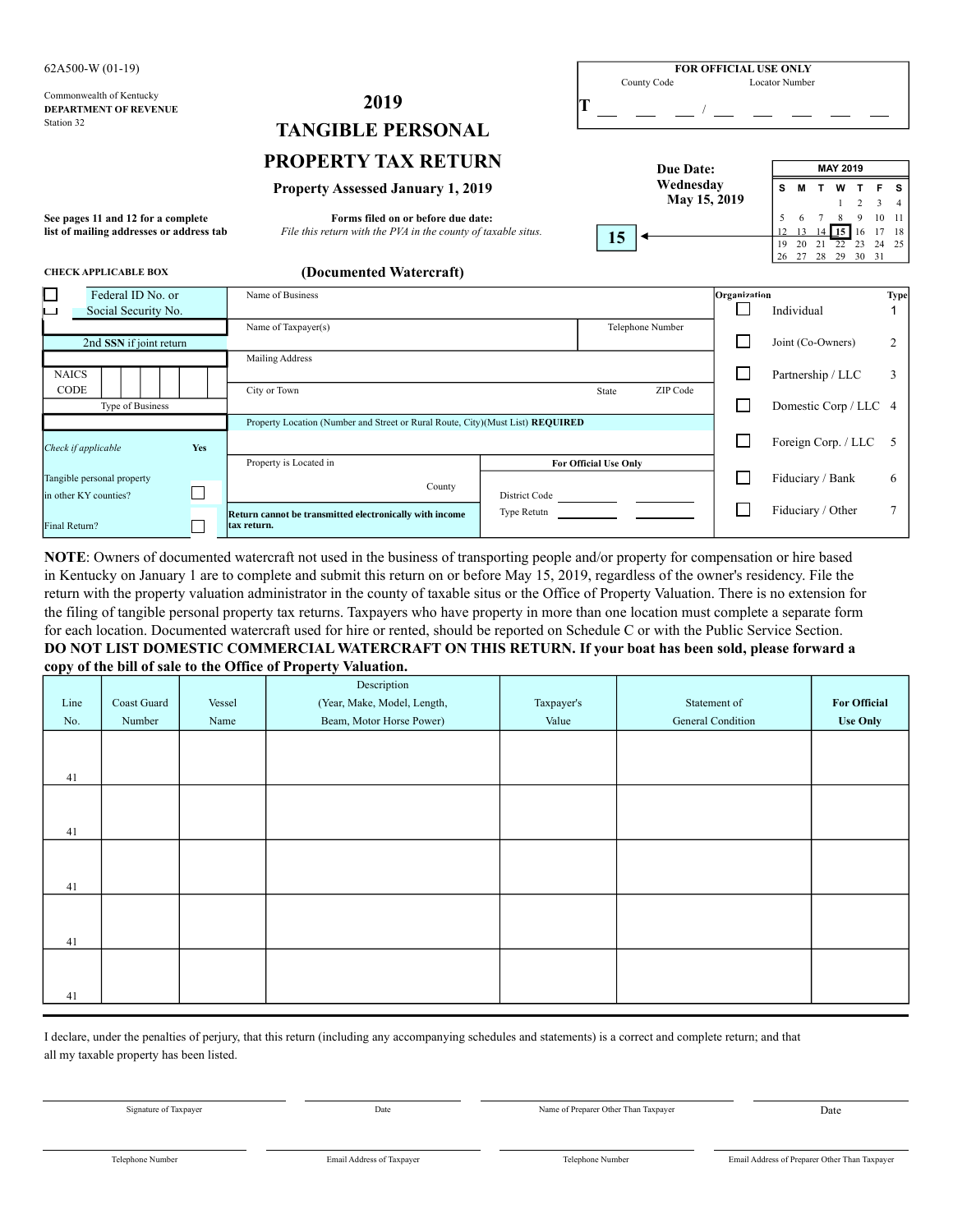| $62A500-A(01-19)$                                                      |                                                                                |                           | <b>FOR OFFICIAL USE ONLY</b> |                                               |                      |
|------------------------------------------------------------------------|--------------------------------------------------------------------------------|---------------------------|------------------------------|-----------------------------------------------|----------------------|
| Commonwealth of Kentucky<br><b>DEPARTMENT OF REVENUE</b><br>Station 32 | 2019                                                                           | County Code               |                              | Locator Number                                |                      |
|                                                                        | <b>TANGIBLE PERSONAL</b>                                                       |                           |                              |                                               |                      |
|                                                                        | <b>PROPERTY TAX RETURN</b>                                                     | Due Date:                 |                              | <b>MAY 2019</b>                               |                      |
|                                                                        | <b>Property Assessed January 1, 2019</b>                                       | Wednesday<br>May 15, 2019 |                              | s<br>w<br>3                                   | S.<br>$\overline{4}$ |
| See pages 11 and 12 for a complete                                     | Forms filed on or before due date:                                             |                           |                              | 5<br>9<br>6                                   | $10 - 11$            |
| list of mailing addresses.                                             | File this return with the PVA in the county of taxable situs.                  | 15                        |                              | $14$ 15 $16$<br>12 13<br>19 20 21 22 23 24 25 | 17 18                |
| <b>CHECK APPLICABLE BOX</b>                                            | (Aircraft Assessments Only)                                                    |                           |                              | 26 27 28 29 30 31                             |                      |
| Federal ID No. or<br>Social Security No.                               | Name of Business                                                               |                           | Organization<br>П            | Individual                                    | <b>Type</b>          |
| 2nd SSN if joint return                                                | Name of Taxpayer(s)                                                            | Telephone Number          | $\mathsf{L}$                 | Joint (Co-Owners)                             | 2                    |
| <b>NAICS</b>                                                           | Mailing Address                                                                |                           | H                            | Partnership / LLC                             | 3                    |
| <b>CODE</b><br>Type of Business                                        | City or Town                                                                   | ZIP Code<br>State         | П                            | Domestic Corp / LLC 4                         |                      |
| Yes<br>Check if applicable                                             | Property Location (Number and Street or Rural Route, City)(Must List) REQUIRED |                           | $\Box$                       | Foreign Corp. / LLC                           | 5                    |
| Tangible personal property                                             | Property is Located in                                                         | For Official Use Only     |                              | Fiduciary / Bank                              | 6                    |

separate sheet if necessary. Do not list aircraft assessed as public service company property. Include additional information regarding avionic equipment, condition, engine hours and other documentation that may influence the aircraft value. All aircraft owner information submitted on the return is to be listed as it appears on the Federal Aviation Administration registration. The completed return is to be submitted to the property valuation administrator in the county of taxable situs or the Office of Property Valuation on or before May 15, 2019, regardless **HIRE ON THIS RETURN. NOTE**: List the serial number, federal registration number, make, model, size, power and value of aircraft owned on January 1. Attach a of the owner's residency. There is no extension for the filing of tangible personal property tax returns. **DO NOT LIST AIRCRAFT FOR**

**County** 

in other KY counties? District Code

**tax return.**

П

**Return cannot be transmitted electronically with income** 

|      | Federal             |                                  |            |                   |                     |
|------|---------------------|----------------------------------|------------|-------------------|---------------------|
| Line | Registration Number | Description                      | Taxpayer's | Statement of      | <b>For Official</b> |
| No.  | and Serial Number   | (Year, Make, Model, Size, Power) | Value      | General Condition |                     |
|      |                     |                                  |            |                   |                     |
|      |                     |                                  |            |                   |                     |
| 40   |                     |                                  |            |                   |                     |
|      |                     |                                  |            |                   |                     |
|      |                     |                                  |            |                   |                     |
| 40   |                     |                                  |            |                   |                     |
|      |                     |                                  |            |                   |                     |
|      |                     |                                  |            |                   |                     |
| 40   |                     |                                  |            |                   |                     |
|      |                     |                                  |            |                   |                     |
|      |                     |                                  |            |                   |                     |
| 40   |                     |                                  |            |                   |                     |
|      |                     |                                  |            |                   |                     |
|      |                     |                                  |            |                   |                     |
| 40   |                     |                                  |            |                   |                     |

I declare, under the penalties of perjury, that this return (including any accompanying schedules and statements) is a correct and complete return: and that all my taxable property has been listed.

Signature of Taxpayer Date Date Name of Preparer Other Than Taxpayer Date Date

Type Retutn  $\boxed{\qquad}$   $\boxed{\qquad}$  Fiduciary / Other 7

Final Return?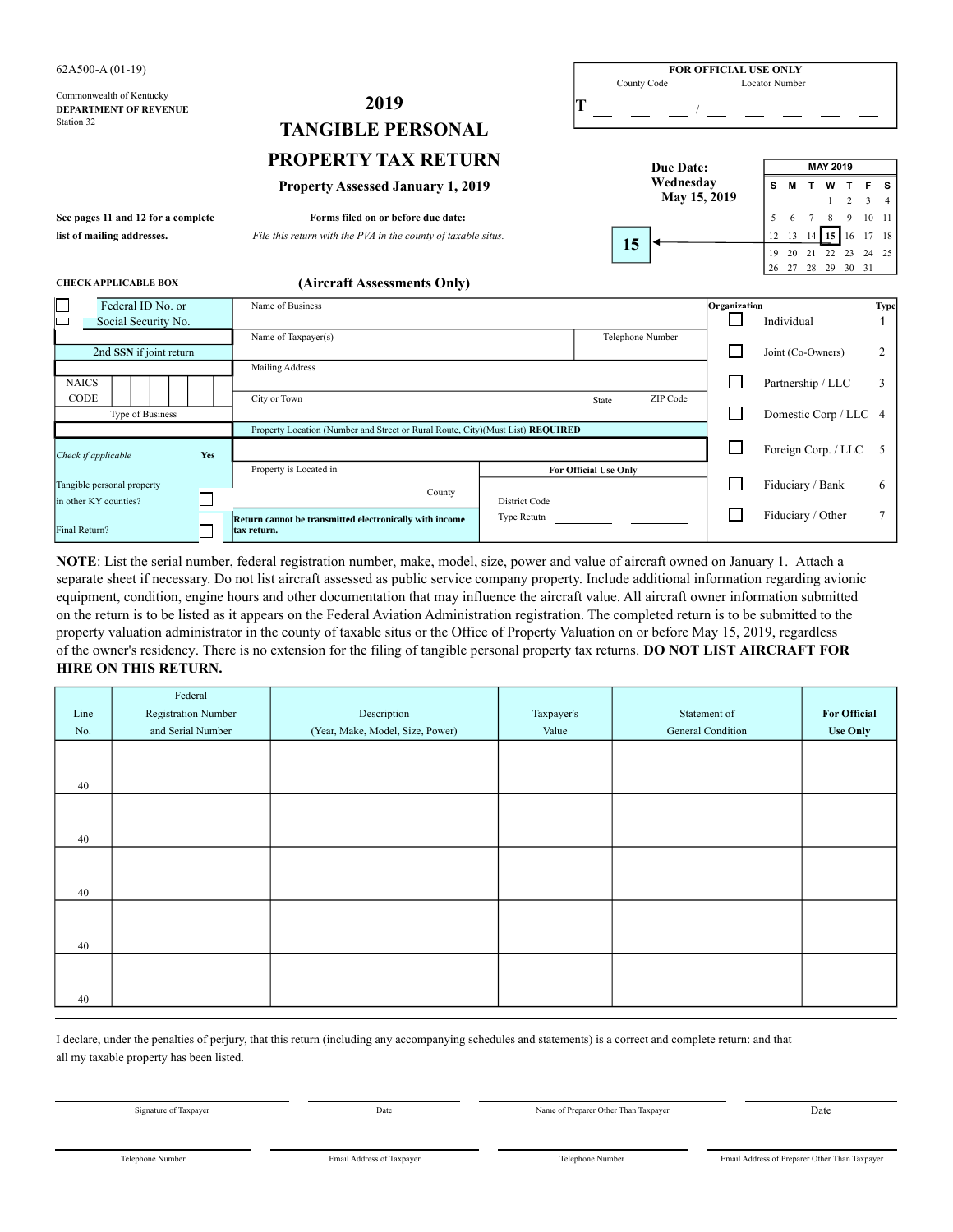**DEPARTMENT OF REVENUE** Station 32

# **AUTOMOBILE DEALER'S INVENTORY LISTING FOR LINE 34** Commonwealth of Kentucky **TANGIBLE PERSONAL PROPERTY TAX RETURN**

### **Property Assessed January 1, 2019**



#### See pages 11 and 12 for a complete Forms filed on or before due date:

**list of mailing addresses or address tab** *File this return with the PVA in the county of taxable situs.*

| <b><i>CHECK APPLICABLE BOX</i></b> |                                                                                |                  |          |
|------------------------------------|--------------------------------------------------------------------------------|------------------|----------|
| <b>Federal ID No. or</b>           | Name of Business                                                               |                  |          |
| <b>Social Security No.</b>         |                                                                                |                  |          |
|                                    | Name of Dealer                                                                 | Telephone Number |          |
| 2nd SSN if joint return            |                                                                                |                  |          |
|                                    | Mailing Address                                                                |                  |          |
| Property is located in             | City or Town                                                                   | State            | ZIP Code |
| County                             | Property Location (Number and Street or Rural Route, City)(Must List) REQUIRED |                  |          |
|                                    |                                                                                |                  |          |

| Year | $\rm Make$ | Model | License Plate Number<br>(If Applicable) | Vehicle Identification Number | NADA Trade in Value |
|------|------------|-------|-----------------------------------------|-------------------------------|---------------------|
|      |            |       |                                         |                               |                     |
|      |            |       |                                         |                               |                     |
|      |            |       |                                         |                               |                     |
|      |            |       |                                         |                               |                     |
|      |            |       |                                         |                               |                     |
|      |            |       |                                         |                               |                     |
|      |            |       |                                         |                               |                     |
|      |            |       |                                         |                               |                     |
|      |            |       |                                         |                               |                     |
|      |            |       |                                         |                               |                     |
|      |            |       |                                         |                               |                     |
|      |            |       |                                         |                               |                     |
|      |            |       |                                         |                               |                     |
|      |            |       |                                         |                               |                     |
|      |            |       |                                         |                               |                     |
|      |            |       |                                         |                               |                     |
|      |            |       |                                         |                               |                     |
|      |            |       |                                         |                               |                     |
|      |            |       |                                         |                               |                     |
|      |            |       |                                         | <b>Total From This Page</b>   | $\boldsymbol{0}$    |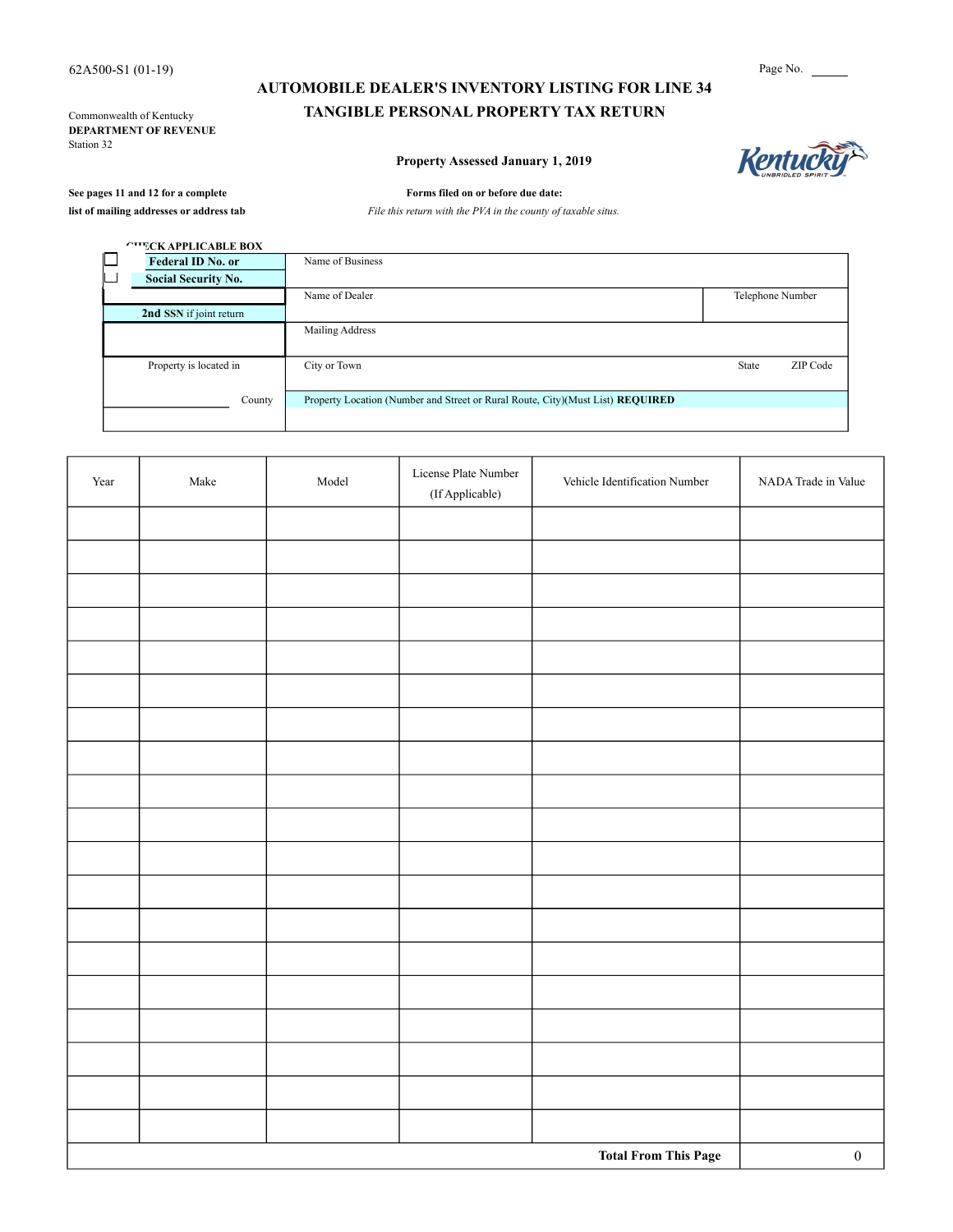**DEPARTMENT OF REVENUE** Station 32

# **BOAT DEALER'S USED INVENTORY LISTING FOR LINE 31** Commonwealth of Kentucky **TANGIBLE PERSONAL PROPERTY TAX RETURN**

#### **Property Assessed January 1, 2019**



**See pages 11 and 12 for a complete list Forms filed on or before due date:**

**of mailing addresses or address tab** *File this return with the PVA in the county of taxable situs.*

| <b>CHECK APPLICABLE BOX</b> |                                                                                |                  |          |
|-----------------------------|--------------------------------------------------------------------------------|------------------|----------|
| Federal Id No. or           | Name of Business                                                               |                  |          |
| <b>Social Security No.</b>  |                                                                                |                  |          |
|                             | Name of Dealer                                                                 | Telephone Number |          |
| 2nd SSN if joint return     |                                                                                |                  |          |
|                             | Mailing Address                                                                |                  |          |
| Property is located in      | City or Town                                                                   | State            | ZIP Code |
| County                      | Property Location (Number and Street or Rural Route, City)(Must List) REQUIRED |                  |          |
|                             |                                                                                |                  |          |

Used boats held for sale by a licensed boat dealer should be reported on Line 31 of the 62A500 and listed below.

| Year | Make | Model | License Number<br>$(\mbox{If}\, \mbox{Applied} )$ | Hull Number                 | NADA Trade-in Value |
|------|------|-------|---------------------------------------------------|-----------------------------|---------------------|
|      |      |       |                                                   |                             |                     |
|      |      |       |                                                   |                             |                     |
|      |      |       |                                                   |                             |                     |
|      |      |       |                                                   |                             |                     |
|      |      |       |                                                   |                             |                     |
|      |      |       |                                                   |                             |                     |
|      |      |       |                                                   |                             |                     |
|      |      |       |                                                   |                             |                     |
|      |      |       |                                                   |                             |                     |
|      |      |       |                                                   |                             |                     |
|      |      |       |                                                   |                             |                     |
|      |      |       |                                                   |                             |                     |
|      |      |       |                                                   |                             |                     |
|      |      |       |                                                   |                             |                     |
|      |      |       |                                                   |                             |                     |
|      |      |       |                                                   |                             |                     |
|      |      |       |                                                   |                             |                     |
|      |      |       |                                                   |                             |                     |
|      |      |       |                                                   |                             |                     |
|      |      |       |                                                   | <b>Total From This Page</b> | $\boldsymbol{0}$    |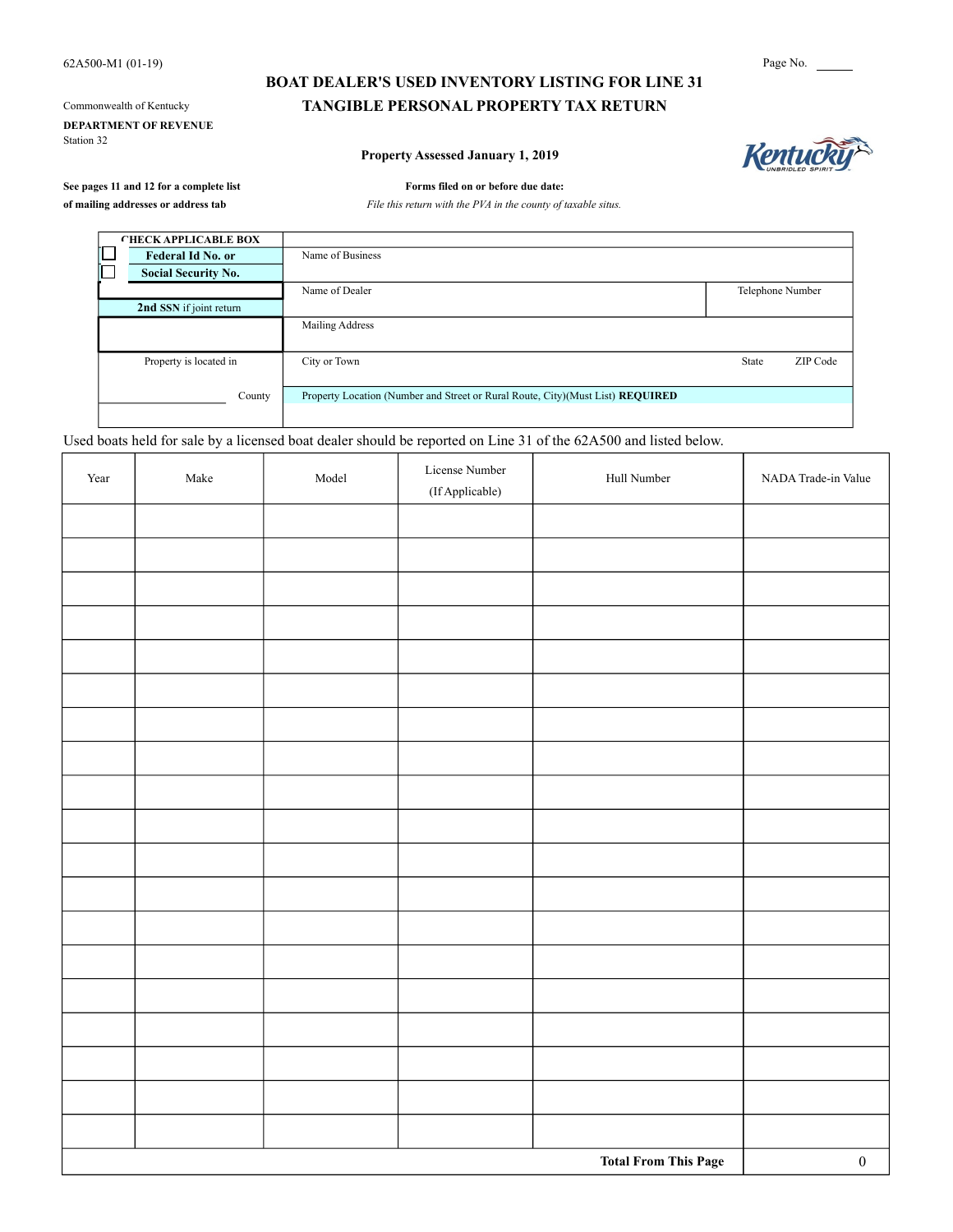| $62A500 - L(01-19)$                                                    |                                                               |  | <b>FOR OFFICIAL USE ONLY</b><br>Locator Number |  |          |          |    |                       |                     |                               |  |
|------------------------------------------------------------------------|---------------------------------------------------------------|--|------------------------------------------------|--|----------|----------|----|-----------------------|---------------------|-------------------------------|--|
| Commonwealth of Kentucky<br><b>DEPARTMENT OF REVENUE</b><br>Station 32 | <b>LESSEE TANGIBLE PERSONAL</b><br><b>PROPERTY TAX RETURN</b> |  | County Code                                    |  |          |          |    |                       |                     |                               |  |
|                                                                        | (For Informational Purposes Only)                             |  | Due Date:                                      |  |          |          |    | <b>MAY 2019</b>       |                     |                               |  |
|                                                                        | <b>Property Assessed January 1, 2019</b>                      |  | Wednesday<br>May 15, 2019                      |  | s        |          |    | w                     |                     | F <sub>S</sub><br>$3 \quad 4$ |  |
| See pages 11 and 12 for a complete                                     | Forms filed on or before due date:                            |  |                                                |  |          |          |    |                       |                     | 10 11                         |  |
| list of mailing addresses or address tab                               | File this return with the PVA in the county of taxable situs. |  | 15                                             |  | 19<br>26 | 13<br>20 | 28 | 15 <sup>1</sup><br>29 | 16<br>$30 \quad 31$ | 17 18<br>24 25                |  |

| <b>CHECK APPLICABLE BOX</b> |                            | Name of Business                                                               |       |                  |
|-----------------------------|----------------------------|--------------------------------------------------------------------------------|-------|------------------|
|                             | Federal ID No. or          |                                                                                |       |                  |
|                             | <b>Social Security No.</b> |                                                                                |       |                  |
|                             |                            | Name of Consignee                                                              |       | Telephone Number |
|                             | 2nd SSN if joint return    | Mailing Address                                                                |       |                  |
|                             |                            |                                                                                |       |                  |
|                             |                            | City or Town                                                                   | State | Zip Code         |
|                             | Property is located in     |                                                                                |       |                  |
|                             |                            | Property Location (Number and Street or Rural Route, City)(Must List) REQUIRED |       |                  |
|                             | County                     |                                                                                |       |                  |

Any person or business entity leasing tangible personal property from others on January 1 is required to file this return on or before May 15, 2019. **DO NOT** complete this form if you have included the leased property on your Form 62A500. Attach additional schedules if necessary. *Note: Lessees who have property in more than one location must complete a separate form for each location.*

| <b>Lessor Information</b>                                                                                                                                                                                                                                                                                                                                                                                                                                                                                                                          | <b>Leased Equipment Information</b>                                                                                                                         |  |  |
|----------------------------------------------------------------------------------------------------------------------------------------------------------------------------------------------------------------------------------------------------------------------------------------------------------------------------------------------------------------------------------------------------------------------------------------------------------------------------------------------------------------------------------------------------|-------------------------------------------------------------------------------------------------------------------------------------------------------------|--|--|
| Name<br><u>a sa barang ang pagbabang nagang pangangang nagang pangangang nagang pangangang nagang pang</u><br>Mailing<br>Address<br>City, State<br>ZIP Code<br><b>For Official</b><br><b>Use Only</b>                                                                                                                                                                                                                                                                                                                                              | Type of Equipment<br>Year Model Model<br>Selling Price New \$<br>Buy-out Price at the end of Lease \$                                                       |  |  |
| Name<br>Mailing<br>Address and the contract of the contract of the contract of the contract of the contract of the contract of the contract of the contract of the contract of the contract of the contract of the contract of the contract of th<br>City, State<br><b>For Official</b><br><b>Use Only</b>                                                                                                                                                                                                                                         | Type of Equipment<br>Year Model Model<br>Selling Price New \$<br>Date of Lease Length of Lease<br>Buy-out Price at the end of Lease \$                      |  |  |
| Name<br>Mailing<br>Address <u>and the set of the set of the set of the set of the set of the set of the set of the set of the set of the set of the set of the set of the set of the set of the set of the set of the set of the set of the set of </u><br>City, State<br>ZIP Code and the contract of the contract of the contract of the contract of the contract of the contract of the contract of the contract of the contract of the contract of the contract of the contract of the contract of t<br><b>For Official</b><br><b>Use Only</b> | Type of Equipment<br>Year Model Model<br>Selling Price New \$<br>Date of Lease _____________________Length of Lease<br>Buy-out Price at the end of Lease \$ |  |  |

I declare, under the penalties of perjury, that this return (including any accompanying schedules and statements) is a correct and complete return; and that all property not owned by me but in my possession has been listed.

Signature of Lessee Date Email Address of Preparer Other Than Lessee Date